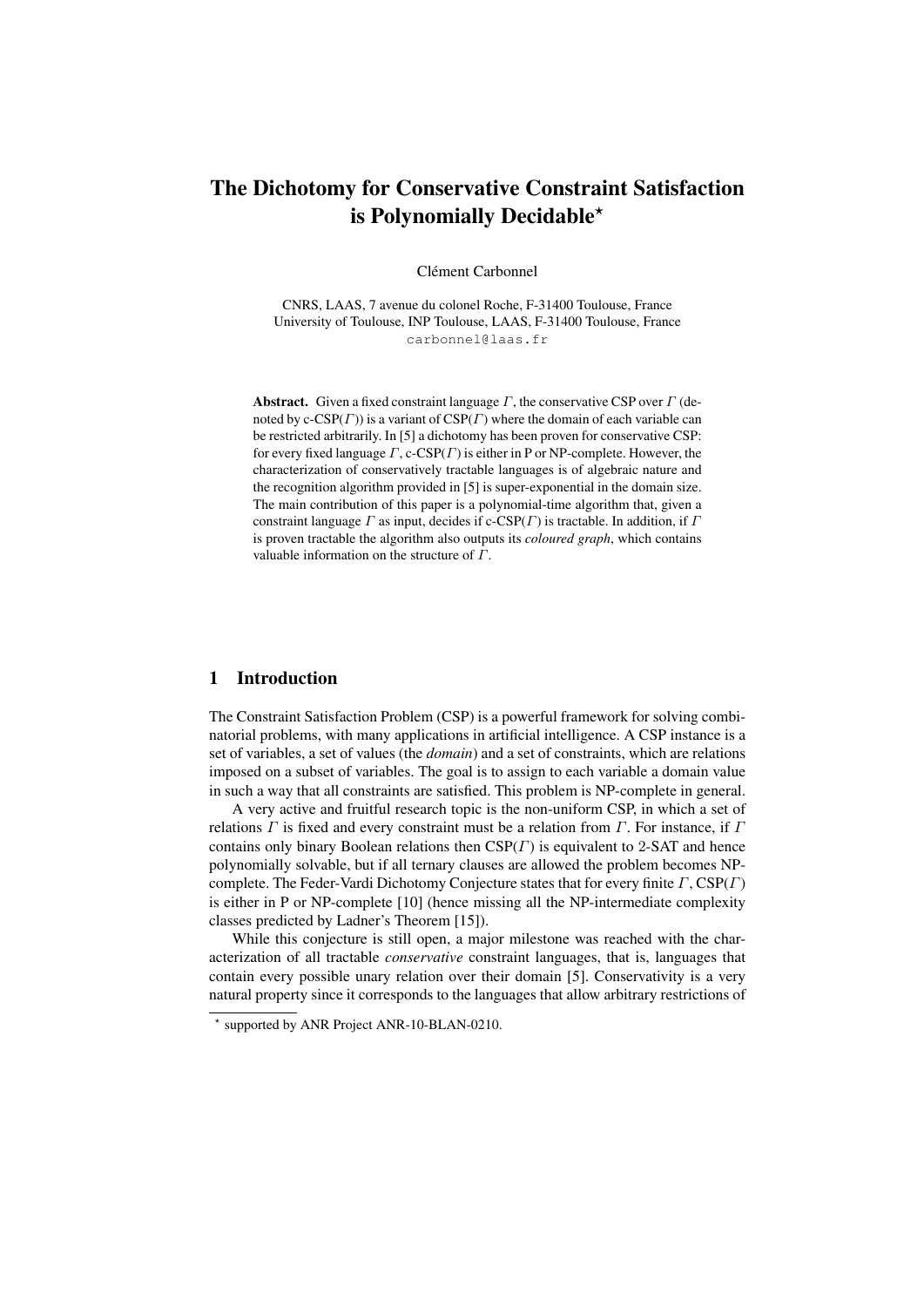variables domains, a widely used feature in practical constraint solving. It also includes as a particular case the well-studied problem List H-Colouring for a fixed digraph  $H$ .

Now that the criterion for the tractability of conservative languages has been established, an important question that arises is the complexity of *deciding* if a given conservative language is tractable. An algorithm that decides this criterion efficiently could be used for example as a preprocessing operation in general-purpose constraint solvers, and prompt the use of a dedicated algorithm instead of backtracking search if the instance is over a conservative tractable language.

This meta-problem can be phrased in two slightly different ways. The first would take the whole language  $\Gamma$  as input and ask if  $CSP(\Gamma)$  is tractable. However, conservative languages always contain a number of unary relations that is exponential in the domain size, which inflates greatly the input size for the meta-problem without adding any computational difficulty. A more interesting question would take as input a language  $\Gamma$  and ask if c-CSP( $\Gamma$ ) is tractable, where c-CSP( $\Gamma$ ) allows all unary relations in addition to  $\Gamma$  (this is the *conservative CSP* over  $\Gamma$ ). Designing a polynomial-time algorithm for this meta-problem is more challenging, but it would perform much better as a structural analysis tool for preprocessing CSP instances.

Bulatov's characterization of conservative tractable languages is based on the existence of closure operations (called *polymorphisms*) that satisfy a certain set of identities. While the algebraic nature of this criterion makes the meta-problem delicate to solve, it also shows that the meta-problem is in NP and can be solved in polynomial time if the domain size is fixed. This hypothesis is however very strong because there is only a finite number of constraint languages of fixed arity over a fixed domain. If the domain is not fixed this algorithm becomes super-exponential, and hence is polynomial for neither flavour of the meta-problem.

The contribution of our paper is twofold:

- (i) We present an algorithm that decides the dichotomy for c-CSP in polynomial time. This is the main result of this paper.
- (ii) As a byproduct, we exhibit a general connection between the complexity of the meta-problem and the existence of a *semiuniform algorithm* on classes of conservative languages defined by certain algebraic identities known as *linear strong Mal'tsev conditions*. We obtain as a corollary a broad generalization of the result about conservative Mal'tsev polymorphisms found in [7].

The necessary background for our proofs will be given in Section 2. In Section 3 we will then present the proof of the contribution  $(ii)$ , and in Section 4 we will show how this result can be used to derive an algorithm that decides the dichotomy for c-CSP in polynomial time. Finally, we will conclude and discuss open problems in Section 5.

# 2 Preliminaries

#### 2.1 Constraint Satisfaction Problems

An instance of the *constraint satisfaction problem* (CSP) is a triple  $(\mathcal{X}, \mathcal{D}, \mathcal{C})$  where  $\mathcal{X}$ is a set of variables, D is a finite set of values and C is a set of constraints. A *constraint*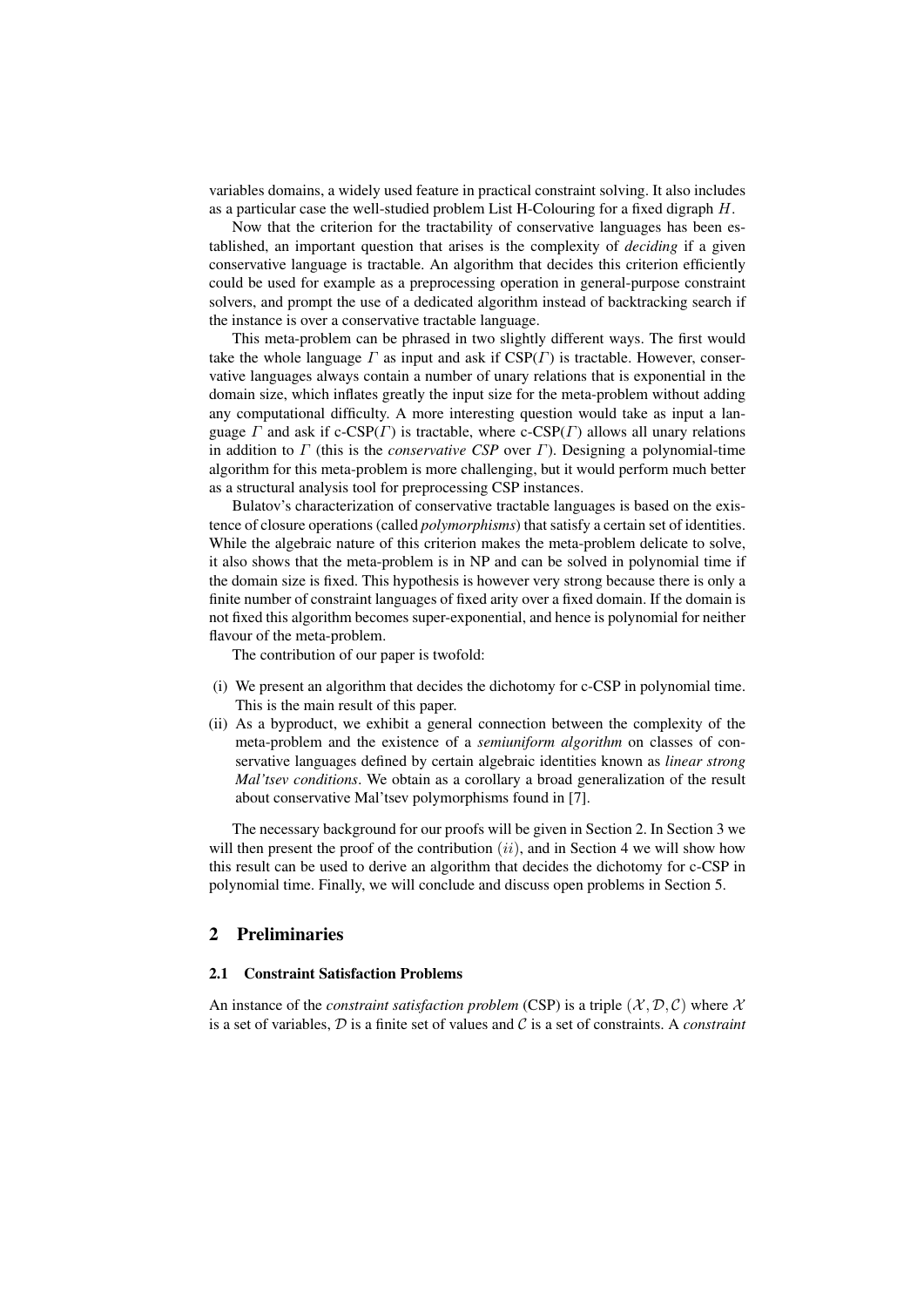C of arity k is a pair  $(S_C, R_C)$  where  $R_C$  is a k-ary relation over D and  $S_C \in \mathcal{X}^k$ is the *scope* of C. The goal is to find an assignment  $\phi : \mathcal{X} \to \mathcal{D}$  such that for all  $C = (S_C, R_C) \in C$ ,  $\phi(S_C) \in R_C$ . In this definition, variables do not come with individual domains; any variable-specific domain restriction has to be enforced using a unary constraint.

Given a constraint  $C = (S_C, R_C)$  and  $X_1 \subseteq \mathcal{X}$ , we denote by  $C[X_1]$  the projection of  $C$  onto the variables in  $X_1$  (which is the empty constraint if  $S$  does not contain any variable in  $X_1$ ). The projection of a CSP instance I onto a subset  $X_1 \subseteq \mathcal{X}$ , denoted by  $I_{|X_1}$ , is obtained by projecting every constraint onto  $X_1$  and then removing all variables that do not belong to  $X_1$ . A *partial solution* to I is a solution (i.e. a satisfying assignment) to  $I_{|X_1}$  for some subset  $X_1 \subseteq \mathcal{X}$ . A CSP instance is *1-minimal* if each variable  $x \in \mathcal{X}$  has an individual domain  $D(x)$  (represented as a unary constraint) and the projection onto  $\{x\}$  of every constraint  $C \in \mathcal{C}$  whose scope contains x is exactly  $D(x)$ . 1-minimality can be enforced in polynomial time by gradually removing inconsistent tuples from the constraint relations until a fixed point is reached [16].

Throughout the paper we shall use  $\mathcal{R}(.)$  and  $\mathcal{S}(.)$  as operators that return respectively the relation and the scope of a constraint. A *constraint language* over a set D is a set of relations over D, and the constraint language  $\mathcal{L}(I)$  of a CSP instance  $I = (\mathcal{X}, \mathcal{D}, \mathcal{C})$  is the set  $\{ \mathcal{R}(C) \mid C \in \mathcal{C} \}$ . Given a constraint language  $\Gamma$  over a set D, we denote by  $\overline{\Gamma}$  the *conservative extension* of  $\Gamma$ , that is, the language comprised of  $\Gamma$  plus all possible unary relations over  $\mathcal D$ . Finally, given a constraint language  $\Gamma$ we denote by  $CSP(\Gamma)$  (resp. c-CSP( $\Gamma$ )) the restriction of CSP to instances I such that  $\mathcal{L}(I) \subseteq \Gamma$  (resp.  $\mathcal{L}(I) \subseteq \overline{\Gamma}$ ).

The algorithms presented in this paper will take constraint languages as input, and the complexity analysis depends crucially on how relations are encoded. While practical constraint solvers often represent relations intentionally through *propagators*, we shall always assume that every relation is given as an explicit list of tuples (a very common assumption in theoretical papers).

#### 2.2 Polymorphisms

Given a constraint language  $\Gamma$ , the complexity of  $CSP(\Gamma)$  is usually studied through closure operations called polymorphisms. Given an integer  $k$  and a constraint language Γ over D, a k-ary operation f : D<sup>k</sup> → D is a *polymorphism* of Γ if for all R ∈ Γ of arity r and  $t_1, \ldots, t_k \in R$  we have

$$
(f(\mathbf{t_1}[1],\ldots,\mathbf{t_k}[1]),\ldots,f(\mathbf{t_1}[r],\ldots,\mathbf{t_k}[r])) \in R
$$

A polymorphism f is *idempotent* if  $\forall x \in \mathcal{D}, f(x, \ldots, x) = x$  and *conservative* if  $\forall x_1, \ldots, x_k \in \mathcal{D}, f(x_1, \ldots, x_k) \in \{x_1, \ldots, x_k\}.$  It is known that given a constraint language  $\Gamma$ , the complexity of  $CSP(\Gamma)$  is entirely determined by its polymorphisms [13]. On the other hand, the conservative polymorphisms of  $\Gamma$  are exactly those that preserve all unary relations, and hence determine the complexity of  $c$ -CSP $(\Gamma)$ . A binary polymorphism f is a *semilattice* if  $\forall x, y, z \in \mathcal{D}$ ,  $f(x, x) = x$ ,  $f(x, y) = f(y, x)$ and  $f(f(x, y), z) = f(x, f(y, z))$ . A *majority* polymorphism is a ternary polymorphism f such that  $\forall x, y \in \mathcal{D}$ ,  $f(x, x, y) = f(x, y, x) = f(y, x, x) = x$  and a *mi*-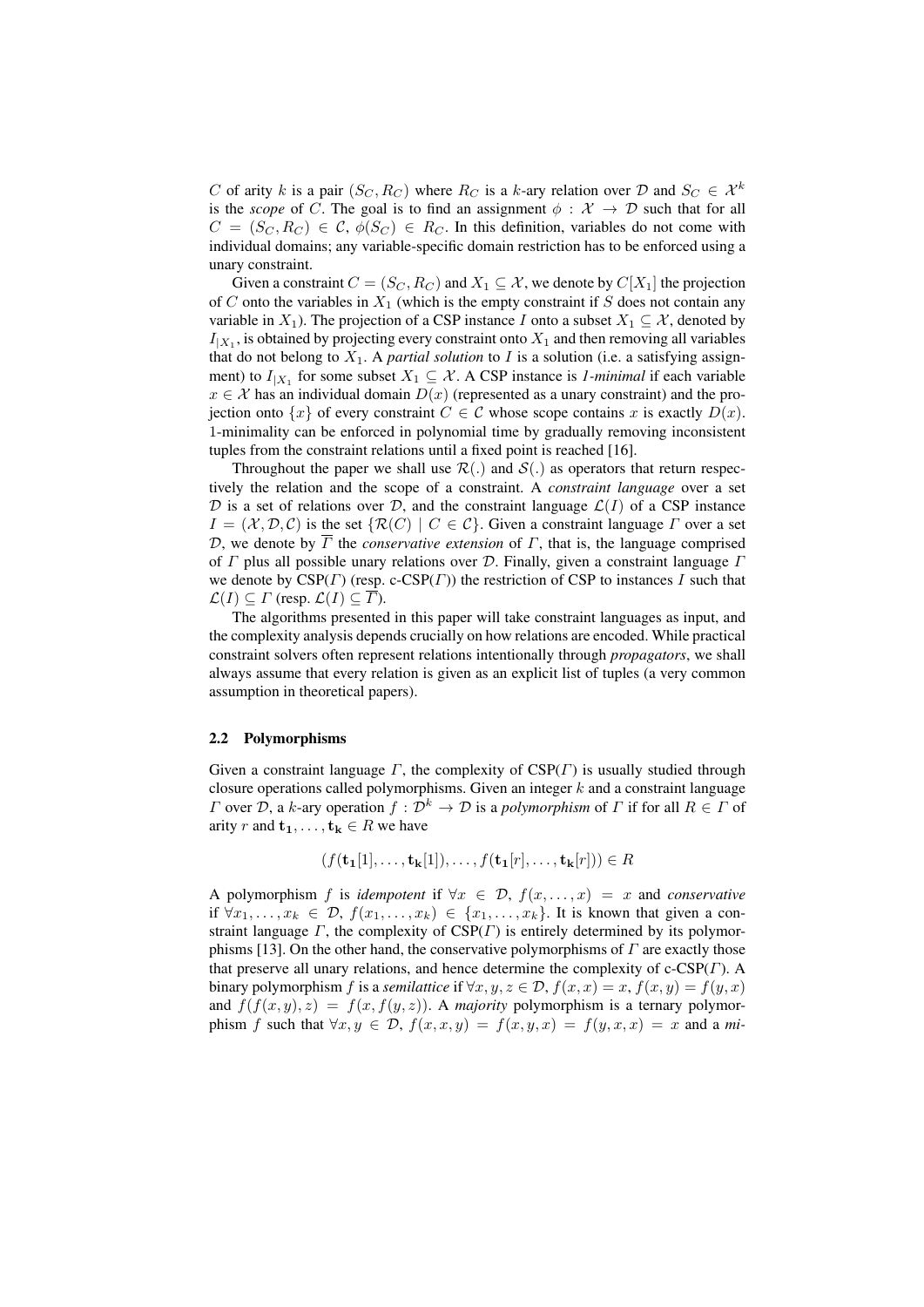*nority* polymorphism is a ternary polymorphism f such that  $\forall x, y \in \mathcal{D}$ ,  $f(x, x, y) =$  $f(x, y, x) = f(y, x, x) = y.$ 

#### 2.3 Conservative Constraint Satisfaction

In general, if  $\Gamma$  is a conservative language and there exists  $\{a, b\} \subseteq \mathcal{D}$  such that every polymorphism of  $\Gamma$  is a projection when restricted to  $\{a, b\}$  then CSP( $\{R\}$ ) is polynomially reducible to  $CSP(\Gamma)$  [14], where

$$
R = \begin{pmatrix} a & b & b \\ b & a & b \\ b & b & a \end{pmatrix}
$$

It follows that  $CSP(\Gamma)$  is NP-complete as  $CSP({R})$  is equivalent to 1-in-3 SAT. The Dichotomy Theorem for conservative CSP states that the converse is true: if for every  $B = \{a, b\} \subseteq \mathcal{D}$  there exists a polymorphism f such that  $f_{|B}$  is *not* a projection, then c-CSP( $\Gamma$ ) is polynomial-time. By Post's lattice [17], the polymorphism  $f$  can be chosen such that  $f_{|B}$  is either a majority operation, a minority operation or a semilattice.

Theorem 1 ([5]). *Let* Γ *be a fixed constraint language over a domain* D*. If for every*  $B = \{a, b\} \subseteq \mathcal{D}$  there exists a conservative polymorphism f such that  $f_{|B}$  is either a *majority operation, a minority operation or a semilattice then c-CSP(*Γ*) is in P. Otherwise, c-CSP(*Γ*) is NP-complete.*

This theorem provides a way to determine the complexity of  $c\text{-CSP}(T)$ , since we can enumerate all ternary operations over  $D$  and list those that are polymorphisms of  $\Gamma$ . However, this procedure is super-exponential in time if the domain is part of the input. Our paper presents a more elaborate, polynomial-time algorithm that does not impose any restriction on Γ.

Three different proofs of Theorem 1 have been published [5][1][6], and two of them rely heavily on a construction called the *coloured graph* of  $\Gamma$  and denoted by  $G_{\Gamma}$ . The definition of  $G_{\Gamma}$  is as follows. The vertex set of  $G_{\Gamma}$  is D, and there is an edge between any two vertices. Each edge  $(a, b)$  is labelled with a colour following these rules:

- If there exists a polymorphism f such that  $f_{\vert {\{a,b\}}}$  is a semilattice, then  $(a, b)$  is red;
- If there exists a polymorphism f such that  $f_{|\{a,b\}}$  is a majority operation and  $(a, b)$ is not red, then  $(a, b)$  is yellow;
- If there exists a polymorphism f such that  $f_{|\{a,b\}}$  is a minority operation and  $(a, b)$ is neither red nor yellow, then  $(a, b)$  is blue.

Additionally, red edges are directed: we have  $(a \rightarrow b)$  if there exists f such that  $f(a, b) = f(b, a) = b$ . It is possible to have  $(a \leftrightarrow b)$ . By Theorem 1,  $G_{\Gamma}$  is entirely coloured if and only if  $c\text{-CSP}(T)$  is tractable. The next theorem, from [5], shows that the tractability of  $c$ -CSP( $\Gamma$ ) is always witnessed by three specific polymorphisms (instead of  $O(d^2)$  in the original formulation).

Theorem 2 (The Three Operations Theorem [5]). *Let* Γ *be a language such that c-* $CSP(\Gamma)$  is tractable. There exist three conservative polymorphisms  $f^*(x, y)$ ,  $g^*(x, y, z)$ and  $h^*(x, y, z)$  *such that for every two-element set*  $B \subseteq \mathcal{D}$ *:*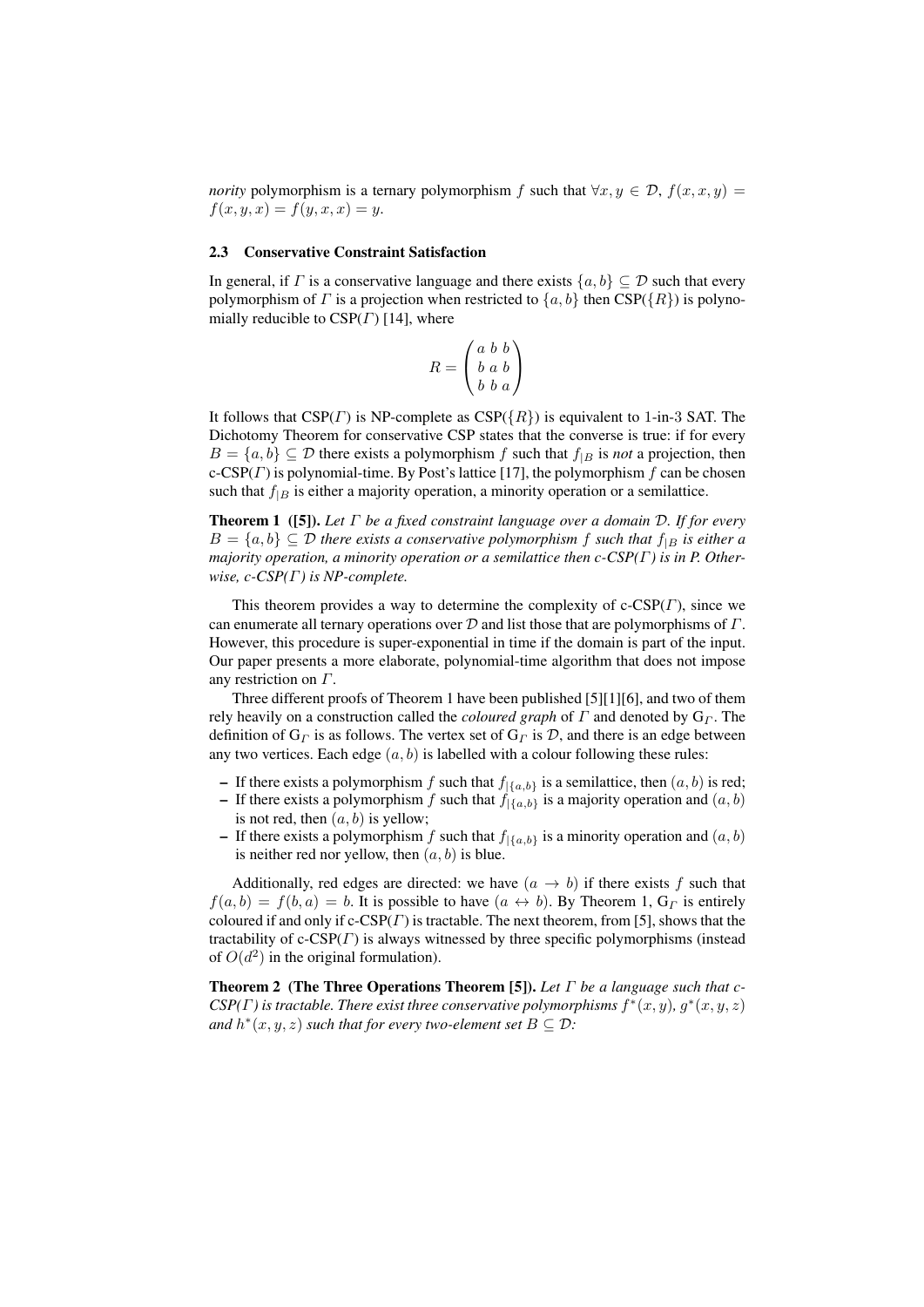- $f_{|B}^*$  *is a semilattice operation if B is red and*  $f^*(x, y) = x$  *otherwise*;
- $g_{|B}^*$  *is a majority operation if* B *is yellow,*  $g_{|B}^*(x, y, z) = x$  *if* B *is blue and*  $g_{|B}^*(x, y, z) = f^*(f^*(x, y), z)$  *if B is red*;
- $\mathcal{L} = h_{|B}^{*}$  *is a minority operation if* B *is blue,*  $h_{|B}^{*}(x, y, z) = x$  *if* B *is yellow, and*  $h_{|B}^{*}(x, y, z) = f^{*}(f^{*}(x, y), z)$  if B is red.

The original theorem also proves the existence of other polymorphisms, but we will only use  $f^*$ ,  $g^*$  and  $h^*$  in our proofs.

#### 2.4 Meta-problems and identities

Given a class T of constraint languages, the *meta-problem* (or *metaquestion* [8]) for T takes as input a constraint language  $\Gamma$  and asks if  $\Gamma \in \Gamma$ . In the context of CSP and c-CSP, the class  $T$  is often defined as the set of all languages that admit a combination of polymorphisms satisfying a certain set of identities; in this case the metaproblem is a *polymorphism detection problem*. We will be interested in particular sets of identities called *linear strong Mal'tsev conditions*. Given that universal algebra is not the main topic of our paper, we will use a simplified exposition similar to that found in [8]. A *linear identity* is an expression of the form  $f(x_1, \ldots, x_k) \approx g(y_1, \ldots, y_c)$  or  $f(x_1, \ldots, x_k) \approx y_i$  where f, g are operation symbols and  $x_1, \ldots, x_k, y_1, \ldots, y_c$  are variables. It is *satisfied* by two interpretations for  $f$  and  $g$  on a domain  $D$  if the equality holds for any assignment to the variables. A *strong linear Mal'tsev condition* M is a finite set of linear identities. We say that a set of operations satisfy  $\mathcal M$  if they satisfy every identity in M. A strong linear Mal'tsev condition is said to be *idempotent* if it entails  $f_i(x, \ldots, x) \approx x$  for all operation symbols  $f_i$ . For a given linear strong Mal'tsev condition, the number of operation symbols and their maximum arity are constant.

*Example 1.* The set of identities

$$
f(x, x, y) \approx x
$$

$$
f(x, y, x) \approx x
$$

$$
f(y, x, x) \approx x
$$

is the idempotent linear strong Mal'tsev condition that defines majority operations. On the other hand, recall that semilattices are binary operations  $f$  satisfying

$$
f(x, x) \approx x
$$

$$
f(x, y) \approx f(y, x)
$$

$$
f(x, f(y, z)) \approx f(f(x, y), z)
$$

which does not form a linear strong Mal'tsev condition because the identity enforcing the associativity of  $f$  is not linear.

By extension, we say that a constraint language satisfies a linear strong Mal'tsev condition  $\mathcal M$  if it has a collection of polymorphisms that satisfy  $\mathcal M$ . The definability of a class of constraint languages by a linear strong Mal'tsev condition  $M$  is strongly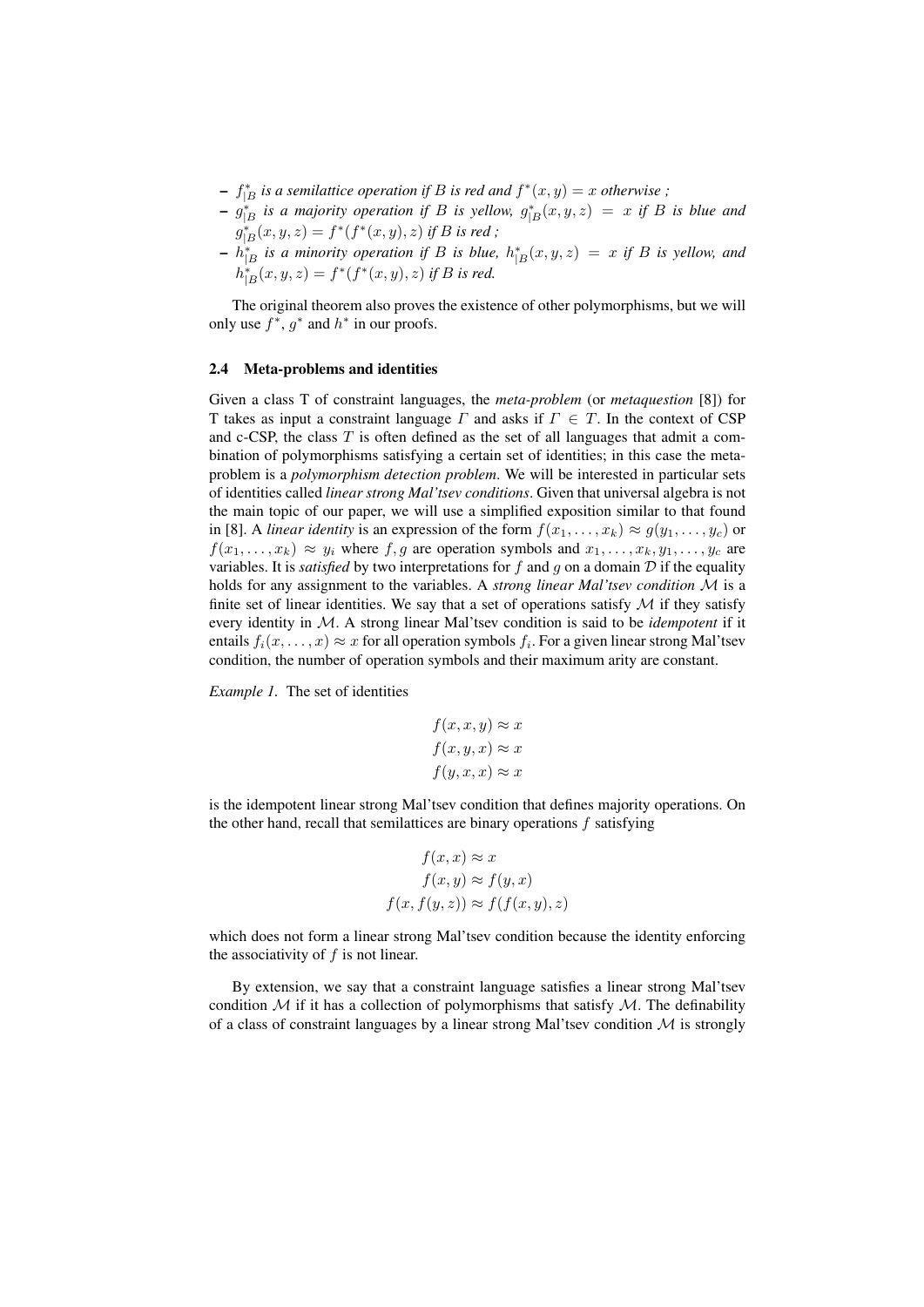tied up with the meta-problem, because for such classes we can associate any constraint language  $\Gamma$  with a polynomial-sized CSP instance whose solutions, if any, are exactly the polymorphisms of  $\Gamma$  satisfying  $\mathcal M$  [8]. We will describe the construction below.

Given a constraint language Γ and an integer k the *indicator problem* of order k of *Γ*, denoted by  $\mathcal{IP}^k(\Gamma)$ , is a CSP instance with one variable  $x_{f(d_1,...,d_k)}$  for every  $(d_1, \ldots, d_k) \in \mathcal{D}^k$  and one constraint  $C_{\mathbf{f}(\mathbf{t})}^{R^*}$  $f^{R^*}_{\mathbf{f}(\mathbf{t_1},...,\mathbf{t_k})}$  for each  $R^* \in \Gamma, \mathbf{t_1},\ldots,\mathbf{t_k} \in R^*.$ The constraint  $C_{\mathbf{f}(\mathbf{t})}^{R^*}$  $f^{R^*}_{f(t_1,...,t_k)}$  has  $R^*$  as relation, and its scope S is such that for all  $i \leq |S|$ ,  $S[i] = x_{f(t_1[i],...,t_k[i])}$ . Going back to the definition of a polymorphism, it is simple to see that the solutions to  $\mathcal{IP}^k(\Gamma)$  are exactly the k-ary polymorphisms of  $\Gamma$  [13].

Now, let M denote a linear strong Mal'tsev condition with symbols  $f_1, \ldots, f_m$ of respective arities  $a_1, \ldots, a_m$ . We build a CSP instance  $\mathcal{P}_\mathcal{M}(\Gamma)$  that is the disjoint union of  $\mathcal{IP}^{a_1}(\Gamma), \ldots, \mathcal{IP}^{a_m}(\Gamma)$ . By construction, each solution  $\phi$  to  $\mathcal{P}_{\mathcal{M}}(\Gamma)$  is a collection of polymorphisms  $(f_1, \ldots, f_m)$  of  $\Gamma$ . We can force these polymorphisms to satisfy the identities in M by adding new constraints. If  $\mathcal{E}_i \in \mathcal{M}$  is of the form  $f_j(x_1,\ldots,x_{a_j}) \approx f_p(y_1,\ldots,y_{a_p})$ , we add an equality constraint between the variables  $x_{f_j(\phi(x_1),\ldots,\phi(x_{a_j}))}$  and  $x_{f_p(\phi(y_1),\ldots,\phi(y_{a_p}))}$  for every possible assignment  $\phi$  to  $\{x_1, \ldots, x_{a_j}, y_1, \ldots, y_{a_p}\}\$ . Otherwise (i.e. if  $\mathcal{E}_i$  is of the form  $f_j(x_1, \ldots, x_k) \approx y_i$ ) we can enforce  $\mathcal{E}_i$  by adding unary constraints. Note that the language of  $\mathcal{P}_M(\Gamma)$  is  $\Gamma$ together with possible equalities and unary relations with a single tuple. This construction will be used frequently throughout the paper.

#### 2.5 Uniform and semiuniform algorithms

Let  $M$  denote a strong linear Mal'tsev condition, and let  $CSP(M)$  denote the CSP restricted to instances whose language satisfies M.

Definition 1. *A uniform polynomial-time algorithm for* M *is an algorithm that solves CSP(*M*) in polynomial time.*

The term "uniform" here refers to the fact that the language is not fixed (as in the Feder-Vardi Dichotomy conjecture), but may only range over languages that satisfy M. The existence of a uniform algorithm implies that  $CSP(\Gamma)$  is in P for every  $\Gamma$  that satisfies  $M$ , but the converse is not guaranteed to be true. For instance, an algorithm for  $CSP(\mathcal{M})$  that is exponential only in the domain size is polynomial for every fixed  $\Gamma$  that satisfies M, but is not uniform. A weaker notion of uniformity called *semiuniformity* has been recently introduced in [8], and will be central to our paper.

Definition 2. *A semiuniform polynomial-time algorithm for* M *is an algorithm that solves CSP(*M*) in polynomial time provided each instance* I *is paired with polymorphisms*  $f_1, \ldots, f_m$  *of*  $\mathcal{L}(I)$  *that satisfy*  $\mathcal{M}$ *.* 

Observe that semiuniform algorithms are tied to the identities in  $\mathcal M$  rather than the class of languages it defines; even if  $CSP(\mathcal{M}_1)$  and  $CSP(\mathcal{M}_2)$  denote the exact same set of instances, the polymorphisms satisfying  $\mathcal{M}_2$  can be more computationally useful than those satisfying  $\mathcal{M}_1$ .

The following observation has been part of the folklore for some time (see e.g. [4][2]) and has been recently formalized in [8].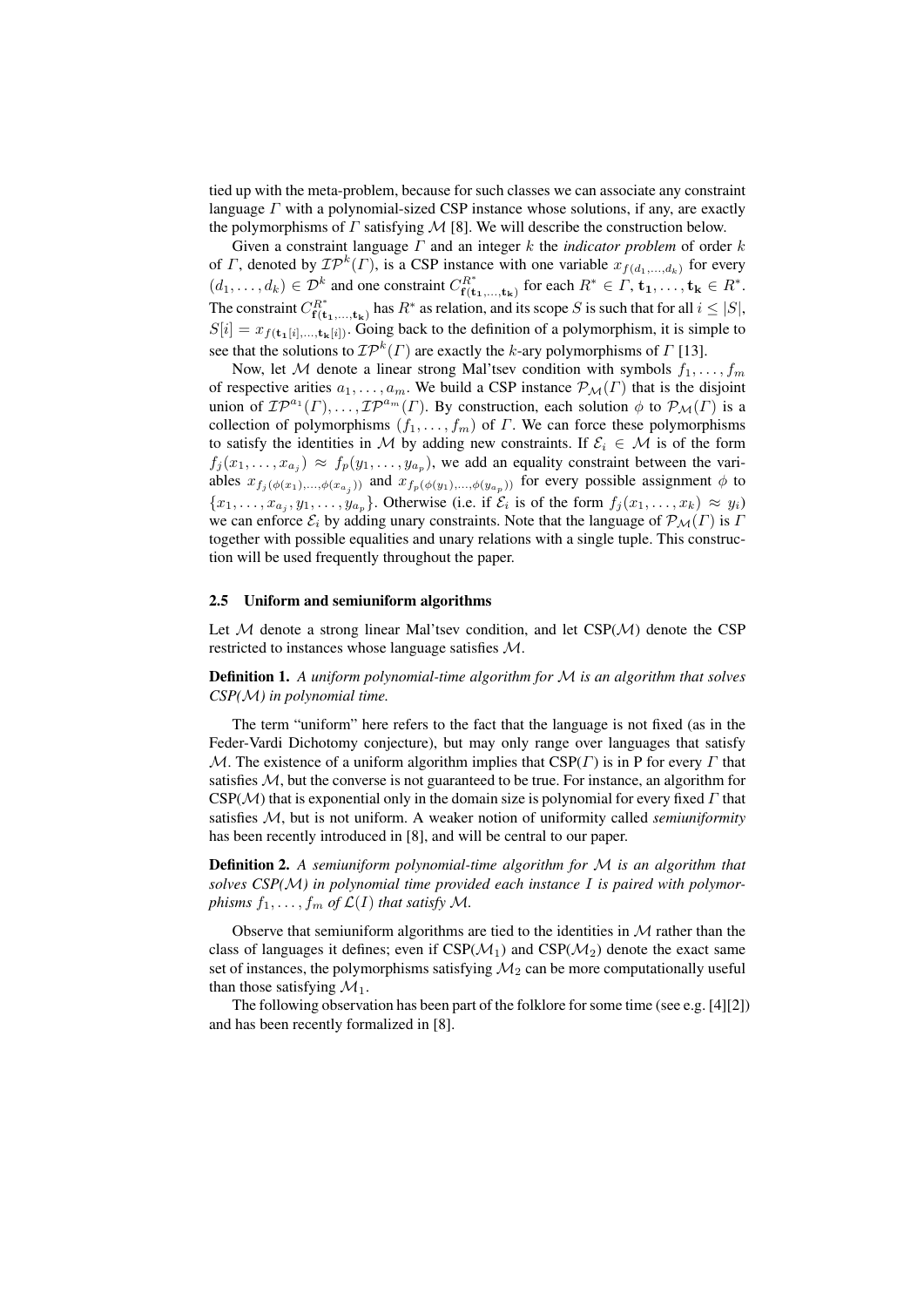#### Proposition 1 ([8]). *Let* M *be an idempotent strong linear Mal'tsev condition. If* M *has a uniform algorithm, then the meta-problem for* M *is polynomial time.*

We give here the proof sketch. The idempotency of  $M$  ensures that we have a uniform algorithm for the *search* problem (i.e. decide if the instance is satisfiable and produce a solution if one exists) because idempotent polymorphisms always preserve assignments to variables, which can be seen as unary relations with a single tuple. Given a relational structure Γ, to check if Γ satisfies M we build the instance  $\mathcal{P}_{\mathcal{M}}(\Gamma)$  as in Section 2.4 and invoke the uniform search algorithm. Since the language of  $\mathcal{P}_{\mathcal{M}}(\Gamma)$ is  $\Gamma$  plus equalities and unary relations with a single tuple,  $\mathcal{L}(\mathcal{P}_M(\Gamma))$  satisfies M if and only if  $\Gamma$  does. If  $\mathcal{P}_{\mathcal{M}}(\Gamma)$  is satisfiable then  $\Gamma$  satisfies  $\mathcal M$  and the algorithm must produce a solution (which can be easily verified), and whenever the algorithm fails to do so we can safely conclude that  $\Gamma$  does not satisfy  $\mathcal M$ .

There is no intuitive way to make this approach work with semiuniform algorithms because they will not run unless given an explicit solution to  $\mathcal{P}_M(\Gamma)$  beforehand.

# 3 Semiuniformity in Conservative Constraint Languages

As seen in Section 2.5, in the case of idempotent linear strong Mal'tsev conditions a uniform algorithm implies the tractability of the meta-problem. We will see that if the problem is to decide if  $\overline{T}$  satisfies M (i.e. to decide if  $\Gamma$  has *conservative* polymorphisms  $f_1, \ldots, f_m$  that satisfy  $\mathcal M$ ) then semiuniformity is sufficient. This implies that, surprisingly, *uniformity and semiuniformity are equivalent* for classes of conservative languages definable by a strong linear Mal'tsev condition.

The general strategy to solve the meta-problem assuming a semiuniform algorithm is to cast the meta-problem as a CSP and then compute successively partial solutions  $\phi_1, \ldots, \phi_\alpha$  of slowly increasing size until a solution to the whole CSP is obtained. The originality of our approach is that  $\phi_{i+1}$  is not computed directly from  $\phi_i$ , but by solving a polynomial number of CSP instances whose languages admit  $\phi_i$  as a polymorphism. This algorithm can be seen as a treasure hunt, where each chest contains the key to open the next one.

Let M be a strong linear Mal'tsev condition with operation symbols  $f_1, \ldots, f_m$  of respective arities  $a_1, \ldots, a_m$ . Let  $\Gamma$  be a constraint language over  $\mathcal D$  and  $\mathcal P_{\mathcal M}(\Gamma)$  be the CSP whose solutions are exactly the polymorphisms of  $\Gamma$  satisfying  $\mathcal M$  (as described in Section 2.4). Recall that for every symbol  $f_i$  in M and  $(d_1, \ldots, d_{a_i}) \in \mathcal{D}^{a_i}$  we have a variable  $x_{f_i(d_1,...,d_{a_i})}$  that dictates how  $f_i$  should map  $d_1, \ldots, d_{a_i}$ , and for every  $R^* \in \Gamma$  and  $a_i$  tuples  $\mathbf{t_1}, \dots, \mathbf{t_{a_i}} \in R^*$  we have a constraint  $C_{\mathbf{f}_i(t)}^{R^*}$  $f_i^{R^*}$  that forces that forces the tuple  $f_i(t_1,\ldots,t_{a_i})$  to belong to  $R^*$  (where  $f_i$  is the operation on tuples obtained by componentwise application of  $f_i$ ). Our goal is to decide if  $\overline{\Gamma}$  satisfies M, which requires the polymorphisms of  $\Gamma$  satisfying  $\mathcal M$  to be conservative. The solutions to  $\mathcal{P}_{\mathcal{M}}(\Gamma)$  can easily be guaranteed to be conservative by adding the unary constraint  $x_{f_i(d_1,...,d_{a_i})} \in \{d_1,...,d_{a_i}\}\$  on each variable  $x_{f_i(d_1,...,d_{a_i})} \in \mathcal{X}$ . We will denote this new problem by  $\mathcal{P}_{\mathcal{M}}^c(\Gamma)$ , and each solution  $\phi$  to  $\mathcal{P}_{\mathcal{M}}^c(\Gamma)$  is a collection  $(f_1, \ldots, f_m)$ of conservative polymorphisms of  $\Gamma$  satisfying  $\mathcal{M}$ .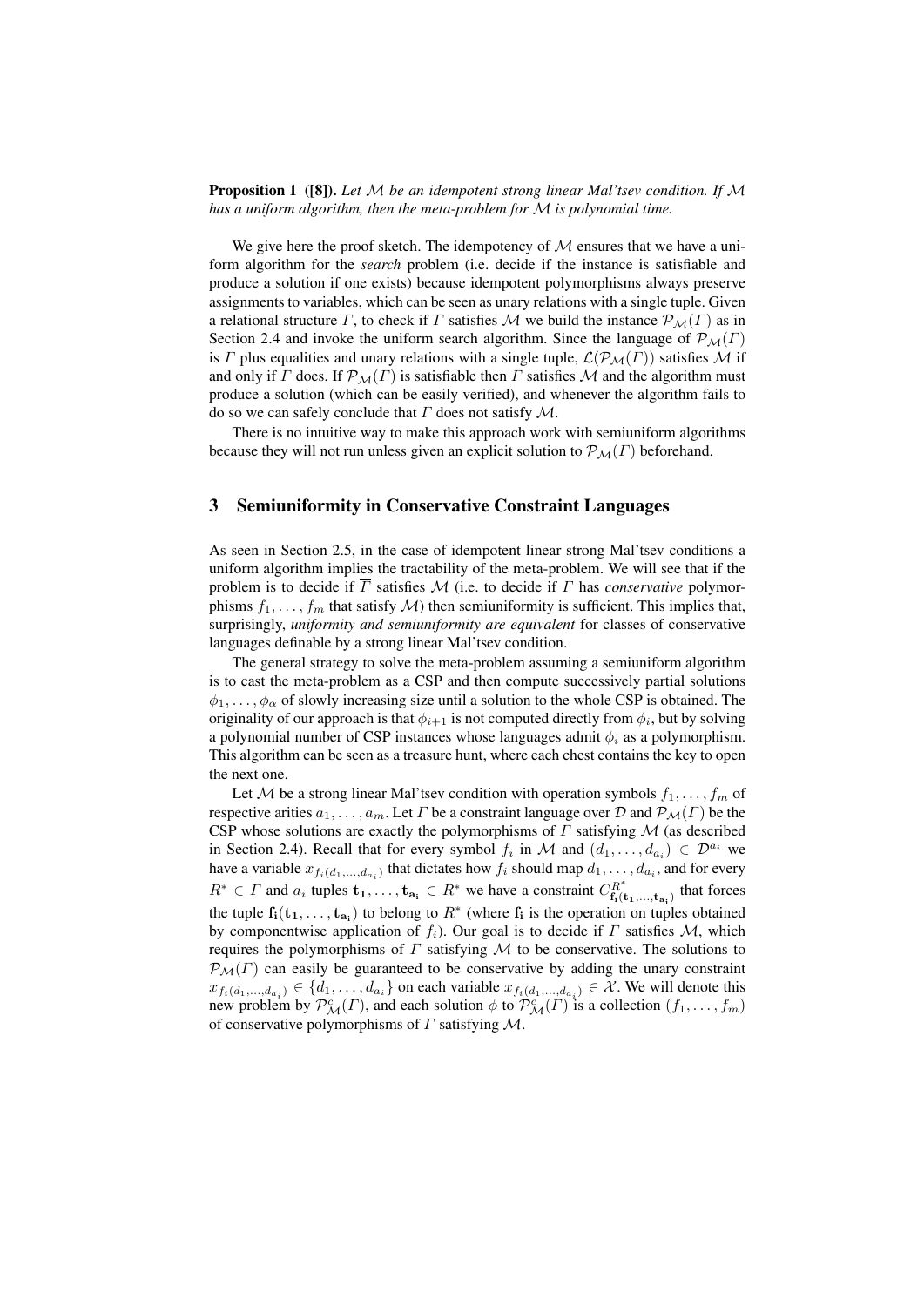We need one more definition. Given a CSP instance  $\mathcal{I}$ , a *consistent restriction* of  $\mathcal{I}$  is an instance obtained from  $\mathcal I$  by adding new constraints that are either unary or equalities and then enforcing 1-minimality. We will be interested in the consistent restrictions of  $\mathcal{P}^c_{\mathcal{M}}(\Gamma)$ , and we will keep the same notations for constraints that already existed in  $\mathcal{P}^c_{\mathcal{M}}(\Gamma)$ . The next lemma is a variation of ([7], Observation 2) adapted to our purpose.

**Lemma 1.** Let  $P = (\mathcal{X}, \mathcal{D}, \mathcal{C})$  be a consistent restriction of  $P_{\mathcal{M}}^c(\Gamma)$ . Let  $f_i$  and  $f_j$  be *operation symbols in*  $\mathcal{M}$ *. If*  $C_{\mathbf{f} \cdot G}^{R^*}$  $f_{\mathbf{f}_1(\mathbf{t}_1,...,\mathbf{t}_{\mathbf{a_i}})}^{R^*} \in \mathcal{C}$  and  $\mathbf{t}'_1,...,\mathbf{t}'_{\mathbf{a_j}} \in \mathcal{R}(C_{\mathbf{f}_1(\mathbf{t}_1)}^{R^*})$  $f_i(t_1,...,t_{a_i})$ <sup>then</sup>

$$
\mathcal{R}(C_{\mathbf{f_j}(\mathbf{t'_1}, \ldots, \mathbf{t'_{a_j}})}^{R^*}) \subseteq \mathcal{R}(C_{\mathbf{f_i}(\mathbf{t_1}, \ldots, \mathbf{t_{a_i}})}^{R^*})
$$

*Proof.* Let  $S = \mathcal{S}(C_{\mathbf{f} \cup \mathbf{f}}^{R^*})$  $f_{\mathbf{f_i}(\mathbf{t_1},...,\mathbf{t_{a_i}})}^{R^*}$  and  $S' = \mathcal{S}(C_{\mathbf{f_j}(\mathbf{t})}^{R^*})$  $f_{f_j(t'_1,...,t'_{a_j})}^{R^*}$ ). Before 1-minimality was enforced, we had  $\mathcal{R}(C_{\mathbf{f}}^{R^*})$  $f_{\mathbf{f_i}(\mathbf{t_1},...,\mathbf{t_{a_i}})}^{R^*}$ ) =  $\mathcal{R}(C_{\mathbf{f_j}(\mathbf{f})}^{R^*})$  $f_{\mathbf{j}(\mathbf{t}'_1, ..., \mathbf{t}'_{\mathbf{a}_j})}^{R^*}$  after enforcing 1-minimality we have  $\mathcal{R}(C_{\mathbf{f}}^{R^*})$  $f_{\mathbf{f_i}(\mathbf{t_1}, \dots, \mathbf{t_{a_i}})}^{R^*}$   $= R^* \cap (\pi_{x \in S} D(x))$  and  $\mathcal{R}(C_{\mathbf{f_j}(\mathbf{t_1})}^{R^*}$  $f_{\mathbf{f} \mathbf{j}}(\mathbf{t}_{1}^{\prime},...,\mathbf{t}_{\mathbf{a}_{\mathbf{j}}}^{\prime})$   $=$  $R^* \cap (\pi_{x \in S'} D(x))$ . However, since  $\mathbf{t'_1}, \dots, \mathbf{t'_{a_j}} \in \mathcal{R}(C_{\mathbf{f_i}(i)}^{R^*})$  $f_{\mathbf{f}_i(\mathbf{t}_1,...,\mathbf{t}_{\mathbf{a}_i})}^{H^*}$ , the conservativity constraints ensure that for each  $k$ ,

$$
D(S'[k]) = D(x_{f_j(\mathbf{t}'_1[k], \dots, \mathbf{t}'_{\mathbf{a}_j}[k])}) \subseteq {\mathbf{t}'_1[k], \dots, \mathbf{t}'_{\mathbf{a}_j}[k]} \subseteq D(S[k])
$$

Therefore,  $\mathcal{R}(C_{\mathbf{f}}^{R^*})$  $f_{\mathbf{j}}^{R^*}(\mathbf{t}'_1,...,\mathbf{t}'_{\mathbf{a_j}})) \subseteq \mathcal{R}(C^{R^*}_{\mathbf{f_i}(\mathbf{t}'_1)})$  $f_i(t_1,...,t_{\mathbf{a_i}})$ .

Given two sets of variables  $X_1, X_2 \subseteq \mathcal{X}$ , we write  $X_1 \triangleleft X_2$  if for each symbol  $f_i$ in  $\mathcal{M}, \forall x \in X_2$  and  $\mathbf{t} \in D(x)^{a_i}$  we have  $x_{f_i(\mathbf{t})} \in X_1$ . If  $X_1 \triangleleft X_1$ , we say that  $X_1$  is *closed*.

**Proposition 2.** Let  $P = (\mathcal{X}, \mathcal{D}, \mathcal{C})$  be a consistent restriction of  $\mathcal{P}_{\mathcal{M}}^c(\Gamma)$ . If  $X_1$  and  $X_2$ are subsets of variables such that  $X_1 \triangleleft X_2$ , then every solution to  $\overline{\mathcal{P}}_{|X_1}$  is a collection *of polymorphisms of*  $\mathcal{L}(\mathcal{P}_{|X_2})$ .

*Proof.* Let  $f_i, f_j \in \{f_1, \ldots, f_m\}$  be operation symbols in M. Let  $R^* \in \Gamma, \mathbf{t_1}, \ldots, \mathbf{t_{a_i}} \in$  $R^*, C_2 = (S_2, R_2) \in \mathcal{P}_{|X_2}$  be the projection of  $C_{\mathbf{f}_i}^{R^*}$  $f_{\mathbf{f_i}(\mathbf{t_1},...,\mathbf{t_{a_i}})}^{R^*}$  onto  $X_2$ , and  $\mathbf{t_1^2},\ldots,\mathbf{t_{a_j}^2}\in\mathbb{R}$  $R_2$ . By the nature of projections, there must exist  $\mathbf{t}'_1, \ldots, \mathbf{t}'_{a_j} \in \mathcal{R}(C_{\mathbf{f}_i}^{R^*})$  $f_i(t_1,...,t_{a_i})$  such that  $t_1^2, \ldots, t_{a_j}^2$  is the projection of  $t'_1, \ldots, t'_{a_j}$  onto  $X_2$ . Then, by Lemma 1 we have

$$
\mathcal{R}(C_{\mathbf{f_j}(\mathbf{t'_1}, \ldots, \mathbf{t'_{a_j}})}) \subseteq \mathcal{R}(C_{\mathbf{f_i}(\mathbf{t_1}, \ldots, \mathbf{t_{a_i}})}^{R^*})
$$

and in particular  $\mathcal{R}(C_{\mathbf{f}}^{R^*})$  $f_{\mathbf{f}(\mathbf{t}'_1, ..., \mathbf{t}'_{\mathbf{a}_j})}[X_2]) \subseteq \mathcal{R}(C_{\mathbf{f}_\mathbf{i}(\mathbf{t}'_j)}^{R^*}$  $f_{f_i(t_1,...,t_{a_i})}^{R^*} [X_2]$  =  $R_2$ . Now, note that because  $X_1 \triangleleft X_2$  and  $\mathcal P$  is 1-minimal, every variable  $x_{f_j(t'_1[k],...,t'_{a_j}[k])}$  in the scope of  $C_{\mathbf{f} \cdot G}^{R^*}$  $f_{f_j(t'_1,...,t'_{a_j})}[X_2]$  also belongs to  $X_1$ . We denote this constraint by  $C_1$ .

Let us summarize what we have: for every symbol  $f_j$ , every relation  $R_2 \in \mathcal{L}(\mathcal{P}_{|X_2})$ other than equalities and unary relations (which are preserved by all conservative polymorphisms) and  ${\bf t_1^2},\ldots,{\bf t_{a_j}^2}\in R_2,$  there is a constraint  $C_1=(S_1,R_1)\in {\cal P}_{|X_1}$  such that  $|S_1| = |S_2|, R_1 \subseteq R_2$  and for every k we have  $S_1[k] = x_{f_j(t_1^2[k],...,t_{a_j}^2[k])}$ . It follows that for every solution  $(f_1, \ldots, f_m)$  to  $\mathcal{P}(\Gamma)|_{X_1}, f_j$  is also a solution to the indicator problem of order  $a_j$  of  $\mathcal{L}(\mathcal{P}(\Gamma)|_{X_2})$  and is therefore a polymorphism of  $\mathcal{L}(\mathcal{P}(\Gamma)|_{X_2})$ .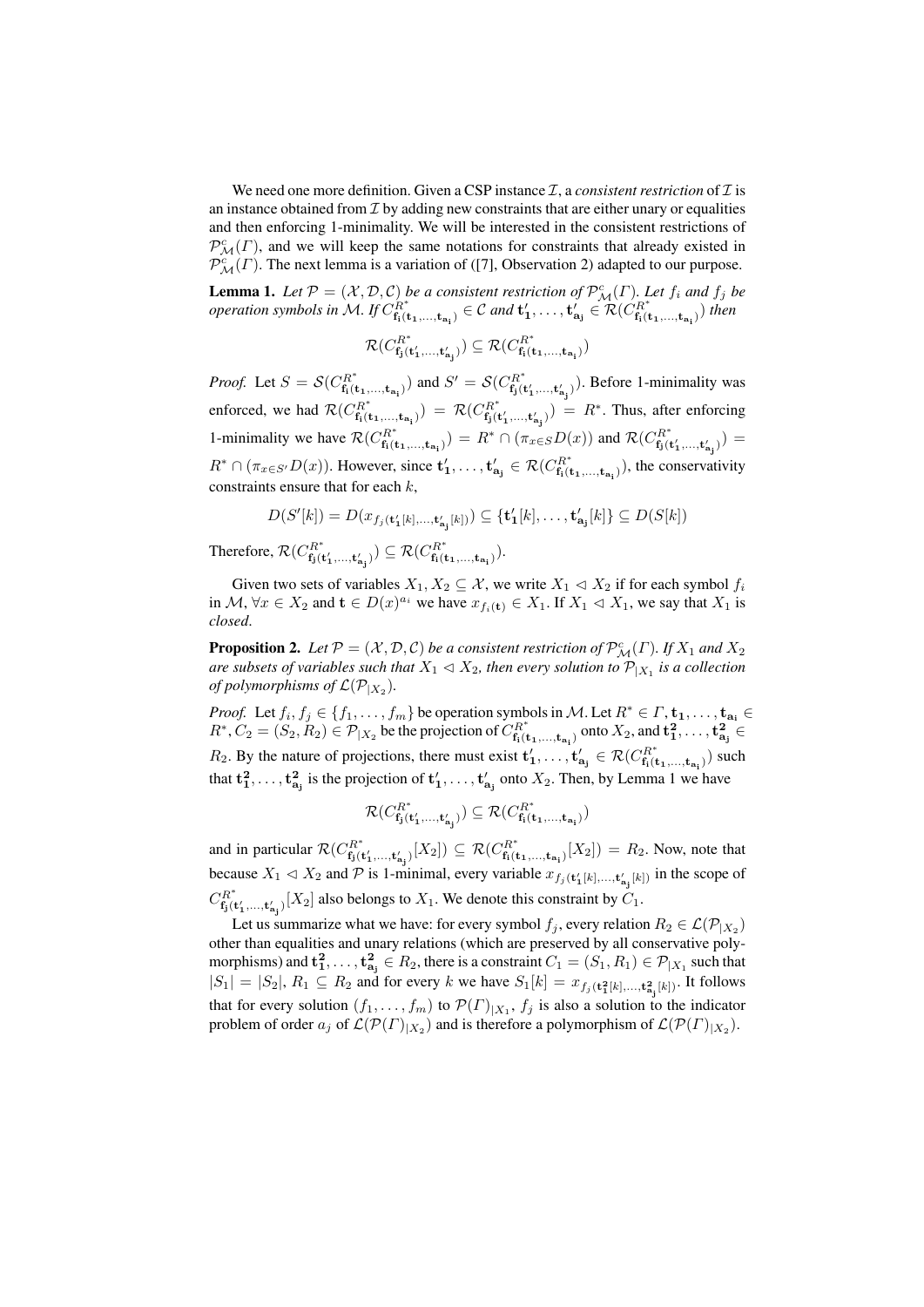Closed sets of variables allow us to turn partial solutions into true polymorphisms of a specific constraint language, hence enabling us to make (limited) use of semiuniform algorithms. A variable of  $\mathcal{P}^c_{\mathcal{M}}(\Gamma)$  is a *singleton* if it is of the form  $x_{f_i(v,...,v)}$  for some  $v \in \mathcal{D}$ . The sets of variables corresponding to singletons and X constitute two closed sets; the next Lemma shows that many intermediate, regurlarly-spaced closed sets exist in  $\mathcal{P}^c_{\mathcal{M}}(\Gamma)$  between these two extremes.

**Lemma 2.** Let  $\mathcal{P}_{\mathcal{M}}^c(\Gamma) = (\mathcal{X}, \mathcal{D}, \mathcal{C})$  after applying 1-minimality. There exist  $X_0 \subseteq$  $\ldots \subseteq X_\alpha = X$  such that  $X_0$  is the set of all singleton variables, each  $X_i$  is closed  $\lVert \overline{X}_{i+1} - \overline{X}_i \rVert \leq m a^a$ , where a and m denote respectively the maximum arity and *number of operation symbols in* M*.*

*Proof.* Let  $(D_1, \ldots, D_\alpha)$  denote an arbitrary ordering of the subsets of D of size a. We define

$$
X_0 = \{ x_{f_j(v_i,...,v_i)} \mid f_j \in \mathcal{M}, v_i \in \mathcal{D} \}
$$

and for all  $i \in [1..\alpha]$ 

$$
X_i = X_{i-1} \cup \{x_{f_j(\mathbf{t})} \mid f_j \in \mathcal{M}, \mathbf{t} \in (D_i)^{a_j}\}
$$

It is clear that  $X_0$  is the set of all singleton variables and for all i,  $|X_{i+1} - X_i| \leq$  $m|(D_i)^a| = ma^a$ . It remains to show that each set is closed. Let  $k \geq 1$  and suppose that  $X_{k-1}$  is closed. By induction hypothesis, we only need to verify that  $X_k \triangleleft X_k\backslash X_{k-1}$ . Let  $x_{f_j(v_1,...,v_{a_j})}$  be a variable in  $X_k\backslash X_{k-1}$ . Because  $\mathcal{P}^c_{\mathcal{M}}(\Gamma)$  is 1-minimal, we have  $D(x_{f_j(v_1,...,v_{a_j})}) \subseteq \{v_1,...,v_{a_j}\} \subseteq D_k$ . By construction  $X_k$  contains all variables of the form  $x_{f_c(\mathbf{t})}$  where  $\mathbf{t} \in (D_k)^{a_c}$  and because  $D(x_{f_j(v_1,...,v_{a_j}})) \subseteq \{v_1,...,v_{a_j}\} \subseteq$  $D_k$  it contains in particular all variables  $x_{f_c(\mathbf{t})}$  such that  $t \subseteq D(x_{f_j(v_1,...,v_{a_j})})$ . This implies that  $X_k \triangleleft X_k \backslash X_{k-1}$  and concludes the proof.

We now have every necessary tool at our disposal to start solving  $\mathcal{P}^c_{\mathcal{M}}(\Gamma)$ . It is straightforward to see that if a subset of variables  $X'$  is closed in  $\mathcal{P}_{\mathcal{M}}^{c}(\Gamma)$ , then it is closed in every consistent restriction as well.

**Proposition 3.** If a solution to  $\mathcal{P}_{\mathcal{M}}^c(\Gamma)|_{X_i}$  is known, then a solution to  $\mathcal{P}_{\mathcal{M}}^c(\Gamma)|_{X_{i+1}}$ *can be found in polynomial time.*

*Proof.* Let  $(f_1^i, \ldots, f_m^i)$  be a solution to  $\mathcal{P}_{\mathcal{M}}^c(\Gamma)|_{X_i}$ . We assume that 1-minimality has been enforced on  $\mathcal{P}^c_{\mathcal{M}}(\Gamma)$ . This ensures, in particular, that the domain of each  $x_{f_j(\mathbf{t})} \in$  $X_{i+1}\backslash X_i$  contains at most a elements. It follows that  $X_{i+1}\backslash X_i$  has at most  $s = a^{ma^a}$ possible assignments  $\phi_1, \ldots, \phi_s$ . For every  $j \in [1..s]$ , we create a CSP instance  $\mathcal{P}_j$  that is a copy of  $\mathcal{P}^c_{\mathcal{M}}(\Gamma)$  but also includes the constraints corresponding to the assignment  $X_{i+1}\setminus X_i \leftarrow \phi_i(X_{i+1}\setminus X_i)$ . We enforce 1-minimality on every instance  $\mathcal{P}_i$ .

Now, observe that each  $\mathcal{P}_j$  is a consistent restriction of  $\mathcal{P}_{\mathcal{M}}^c(\Gamma)$ , so  $X_i$  is still closed in  $P_j$ . Moreover, every variable  $x \in X_{i+1} \backslash X_i$  has domain size 1 in  $P_j$ ; since  $X_i$ contains all singleton variables, if follows that in  $P_j$  we have  $X_i \lhd X_{i+1}$ .

By Proposition 2,  $(f_1^i, \ldots, f_m^i)$  is a collection of polymorphisms of  $\mathcal{L}(\mathcal{P}_{j \mid X_{i+1}})$ . We can then use the semiuniform algorithm to find in polynomial time a solution to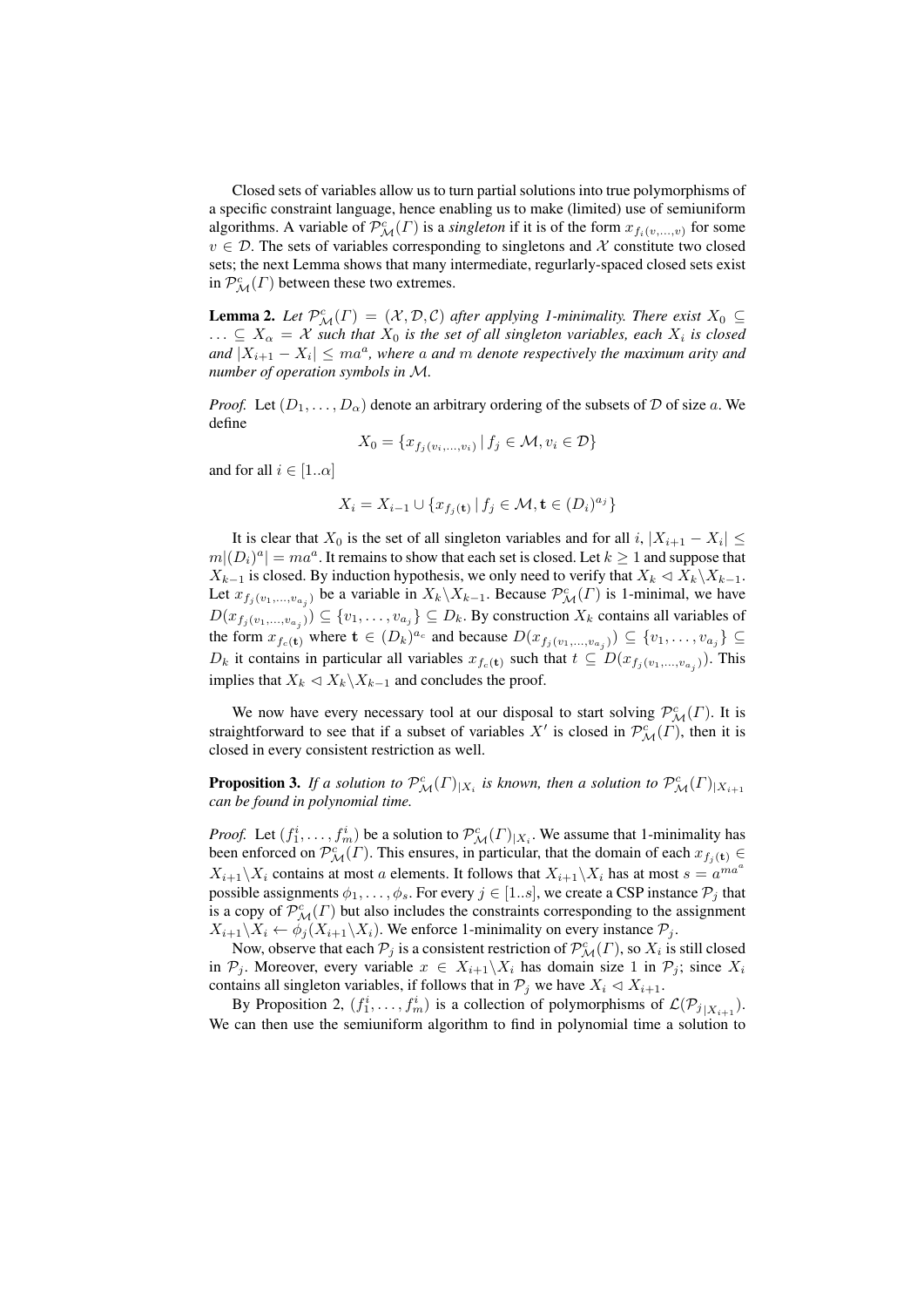$\mathcal{P}_{j|X_{i+1}}$  if one exists by backtracking search (every  $f_z^i$  is idempotent, so we can invoke the semiuniform algorithm at each node to ensure that the algorithm cannot backtrack more than one level). A solution to  $\mathcal{P}_{\mathcal{M}}^c(\Gamma)|_{X_{i+1}}$  exists if and only if  $\mathcal{P}_{j}|_{X_{i+1}}$  has a solution for some  $j \in \{1, \ldots, s\}.$ 

The above proof balances on the fact that every complete instantiation of the variables in  $X_{i+1}\setminus X_i$  (followed by 1-minimality) yields a residual instance over a language that admits  $(f_1^i, \ldots, f_m^i)$  as polymorphisms. In other terms,  $\mathcal{P}^c_{\mathcal{M}}(\Gamma)_{|X_{i+1}}$  has a *backdoor* [19] of constant size to  $(f_1^i, \ldots, f_m^i)$ .

Theorem 3. *Let* M *be a linear strong Mal'tsev condition that admits a semiuniform algorithm. There exists a polynomial-time algorithm that, given as input a constraint language* Γ*, decides if* Γ *satisfies* M *and produces conservative polymorphisms of* Γ *satisfying* M *if any exist.*

*Proof.* The algorithm starts by building  $\mathcal{P}_{\mathcal{M}}^{c}(\Gamma)$  and computes the sets  $X_0, \ldots, X_\alpha$  as in Lemma 2. We have a solution to  $\mathcal{P}_{\mathcal{M}}^{c}(\Gamma)|_{X_0}$  for free because of the conservativity constraints, and we can compute a solution to  $\mathcal{P}^c_{\mathcal{M}}(\Gamma)$  by invoking repeatedly (at most  $\alpha \leq |\mathcal{X}| \leq md^a$  times) Proposition 3.

Corollary 1. *If* M *is a linear strong Mal'tsev condition that has a semiuniform algorithm for conservative languages, then* M *has also a uniform algorithm for conservative languages.*

*Proof.* The uniform algorithm simply invokes our algorithm to produce the conservative polymorphisms satisfying  $M$ , and then provides these polymorphisms to the semiuniform algorithm to solve the CSP instance.

An immediate application of Theorem 3 concerns the detection of conservative kedge polymorphisms for a fixed k. A k-edge operation on a set  $D$  is a  $(k + 1)$ -ary operation e satisfying

$$
e(x, x, y, y, y, \dots, y, y) \approx y
$$
  
\n
$$
e(x, y, x, y, y, \dots, y, y) \approx y
$$
  
\n
$$
e(x, y, y, x, y, \dots, y, y) \approx y
$$
  
\n
$$
e(x, y, y, y, x, \dots, y, y) \approx y
$$
  
\n
$$
\dots
$$
  
\n
$$
e(x, y, y, y, y, \dots, x, y) \approx y
$$
  
\n
$$
e(x, y, y, y, y, \dots, y, x) \approx y
$$

These identities form a linear strong Mal'tsev condition. The algorithm given in [12] is semiuniform, but in addition to  $e$  it must have access to three other polymorphisms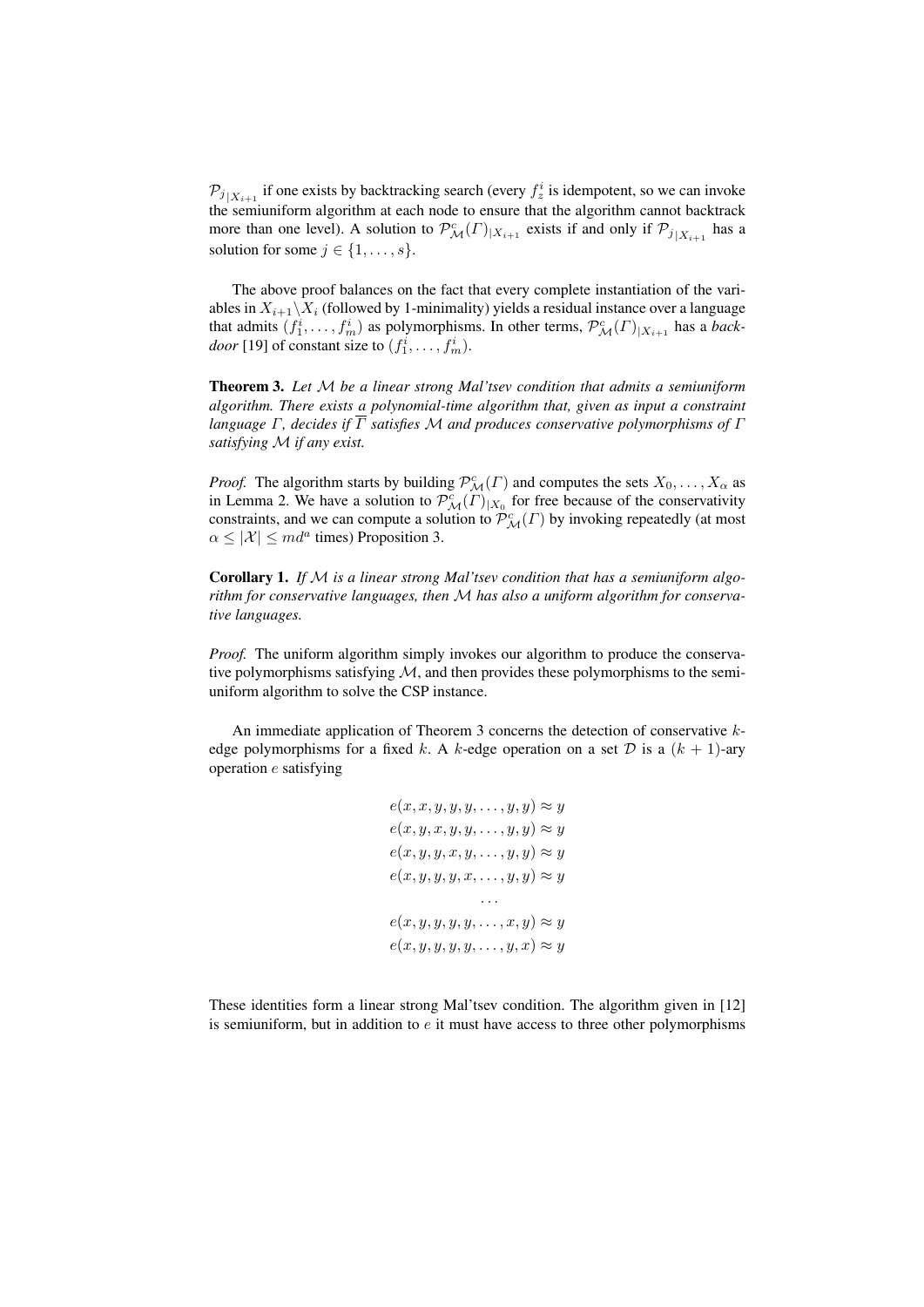$p, d, s$  derived from e and satisfying

$$
p(x, y, y) \approx x
$$

$$
p(x, x, y) \approx d(x, y)
$$

$$
d(x, d(x, y)) \approx d(x, y)
$$

$$
s(x, y, y, y, \dots, y, y) \approx d(y, x)
$$

$$
s(y, x, y, y, \dots, y, y) \approx y
$$

$$
s(y, y, x, y, \dots, y, y) \approx y
$$

The authors provide a method to obtain these three polymorphisms from  $e$  that requires a possibly exponential number of compositions. However, conservative algebras are much simpler and we can observe that

$$
s(x_1, x_2,..., x_k) = e(x_2, x_1, x_2, x_3,..., x_k)
$$
  

$$
d(x, y) = e(x, y, x,..., x)
$$
  

$$
p(x, y, z) = e(y, d(y, z), x,..., x)
$$

satisfy the required identities and are easy to compute. It follows that in the conservative case their algorithm is semiuniform even if only a  $k$ -edge polymorphism  $e$  is given.

Corollary 2. *For every fixed* k*, the class of constraint languages admitting a conservative* k*-edge polymorphism is uniformly tractable and has a polynomially decidable meta-problem.*

Since conservative 2-edge polymorphisms are Mal'tsev polymorphisms, this corollary is a broad generalization of the result obtained in [7] concerning conservative Mal'tsev polymorphisms.

### 4 Deciding the Dichotomy

While the criterion for the conservative dichotomy theorem can be stated as a linear strong Mal'tsev condition [18], none of the algorithms found in the literature are semiuniform. Still, Theorem 3 gives a uniform algorithm for constraint languages  $\Gamma$  whose coloured graph contains only yellow and blue edges: if  $g^*(x, y, z)$  and  $h^*(x, y, z)$  are the polymorphisms predicted by the Three Operations Theorem, then  $m^*(x, y, z) =$  $h^*(g^*(x, y, z), g^*(y, z, x), g^*(z, x, y))$  is a generalized majority-minority polymorphism of  $\Gamma$  (see [9] for a formal definition), which implies that  $\Gamma$  has a 3-edge polymorphism [3].

Our algorithm will reduce the meta-problem to a polynomial number of CSP instances over languages with conservative 3-edge polymorphisms using a refined version of the treasure hunt algorithm and a simple reduction rule. This reduction rule is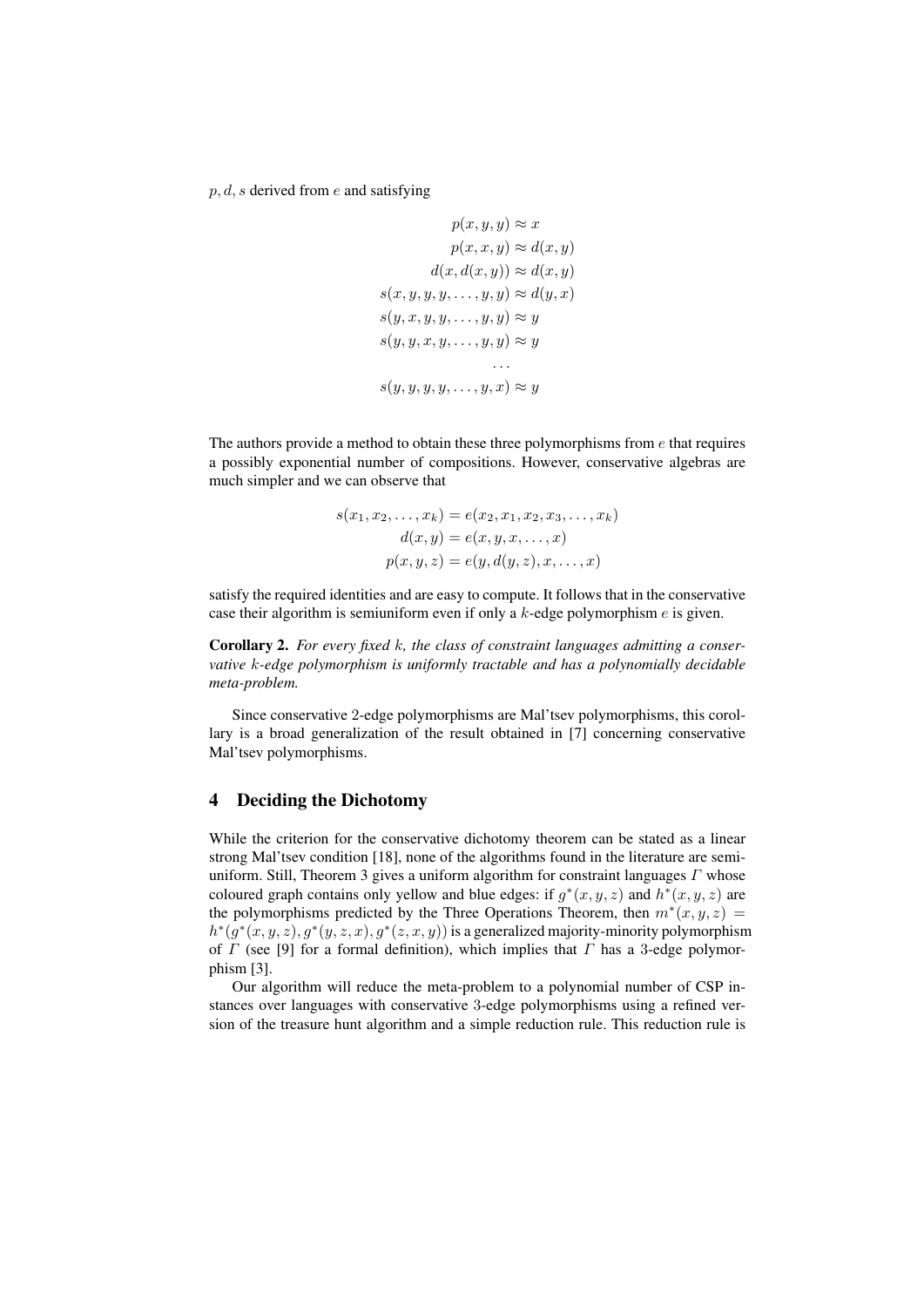specific to indicator problems and allows us to avoid the elaborate machinery presented in [6] to eliminate red edges in CSP instances over a tractable conservative language.

We start by the reduction rule. Recall that the Three Operations Theorem predicts that if  $\Gamma$  is tractable then it has a conservative polymorphism  $f^*$  such that for every 2-element set B,  $f_{|B}^*$  is a semilattice if B is red and  $f_{|B}^*(x, y) = x$  otherwise.

Proposition 4. *If* f ∗ *is known, then for every non-red* 2*-element subset* B *of* D *it can be decided in polynomial time if there exists a conservative polymorphism* p *such that*  $p_{|B}$  *is a majority (resp. minority) operation.* 

*Proof.* We are looking for a ternary polymorphism  $p$ , so we start by building the instance  $\mathcal{IP}^{3c}(\Gamma)$ , which is the indicator problem of order 3 of  $\Gamma$  with conservativity constraints. For  $i \in \{1, 2, 3\}$ , let  $\pi_i$  be the solution to  $\mathcal{IP}^{3c}(\Gamma)$  given by  $\pi_i(x_{v_1, v_2, v_3}) = v_i$ for all  $v_1, v_2, v_3 \in \mathcal{D}$ . These solutions correspond to the three ternary polymorphisms of  $\Gamma$  that project onto their *i*th argument. We enforce 1-minimality and apply the algorithm Reduce.

#### Algorithm 1: Reduce

 $1 s_1 \leftarrow \pi_1;$  $2 \, s_2 \leftarrow \pi_2$ ;  $3 s_3 \leftarrow \pi_3;$ 4 **while** *There exist*  $i, j$  *and*  $x \in \mathcal{X}$  *such that*  $\{s_i(x), s_j(x)\}$  *is red and*  $f^*(s_i(x), s_j(x)) = s_j(x)$  do  $5 \mid s_1 \leftarrow f^*(s_1, s_j)$ ; 6  $s_2 \leftarrow f^*(s_2, s_j);$ 7  $s_3 \leftarrow f^*(s_3, s_j);$ 8 **for** all  $x \in \mathcal{X}$  and  $v \in D(x)$  *s.t.*  $\forall k$ ,  $s_k(x) \neq v$  do  $\left| D(x) \leftarrow D(x)\backslash v; \right.$ 

We denote by  $\mathcal{IP}^{3c}_{R}(\Gamma)$  the resulting CSP instance. An important invariant of this algorithm is that at the end of every iteration of the loop in Reduce, for every  $x \in \mathcal{X}$ and  $v \in D(x)$  there exists  $s \in \{s_1, s_2, s_3\}$  such that  $s(x) = v$ . This is straightforward, since we only remove v from  $D(x)$  if none of  $s_1(x), s_2(x), s_3(x)$  takes value v. It then follows from the loop condition that at the end of Reduce, no  $x \in \mathcal{X}$  may have a domain that contains a red pair of elements.

We now show that if  $\mathcal{IP}^{3c}(\Gamma)$  has a solution that is majority (resp. minority) on a non-red pair of values B, then so does  $\mathcal{IP}_R^{3c}(\Gamma)$ . We proceed by induction. Suppose that at iteration i of the loop of Reduce, a solution  $p_i$  that is majority (resp. minority) on B exists. Let  $D_i(x)$  denote the domain of a variable x at step i. We set  $p_{i+1} =$  $f^*(p_i, s_j)$ . Because f always projects onto its first argument on non-red pairs, a value v can only be removed from  $D_i(x)$  at iteration  $i+1$  if  $\{v, s_i(x)\}\$ is red and  $f(v, s_i(x)) =$  $s_j(x)$ . Therefore, if  $p_i(x)$  is removed at iteration i then  $p_{i+1}(x) = f^*(p_i(x), s_j(x)) =$  $s_j(x)$ , and otherwise  $p_{i+1}(x) \in \{p_i(x), s_j(x)\} \subseteq D_{i+1}(x)$ ; in any case  $p_{i+1}(x) \in$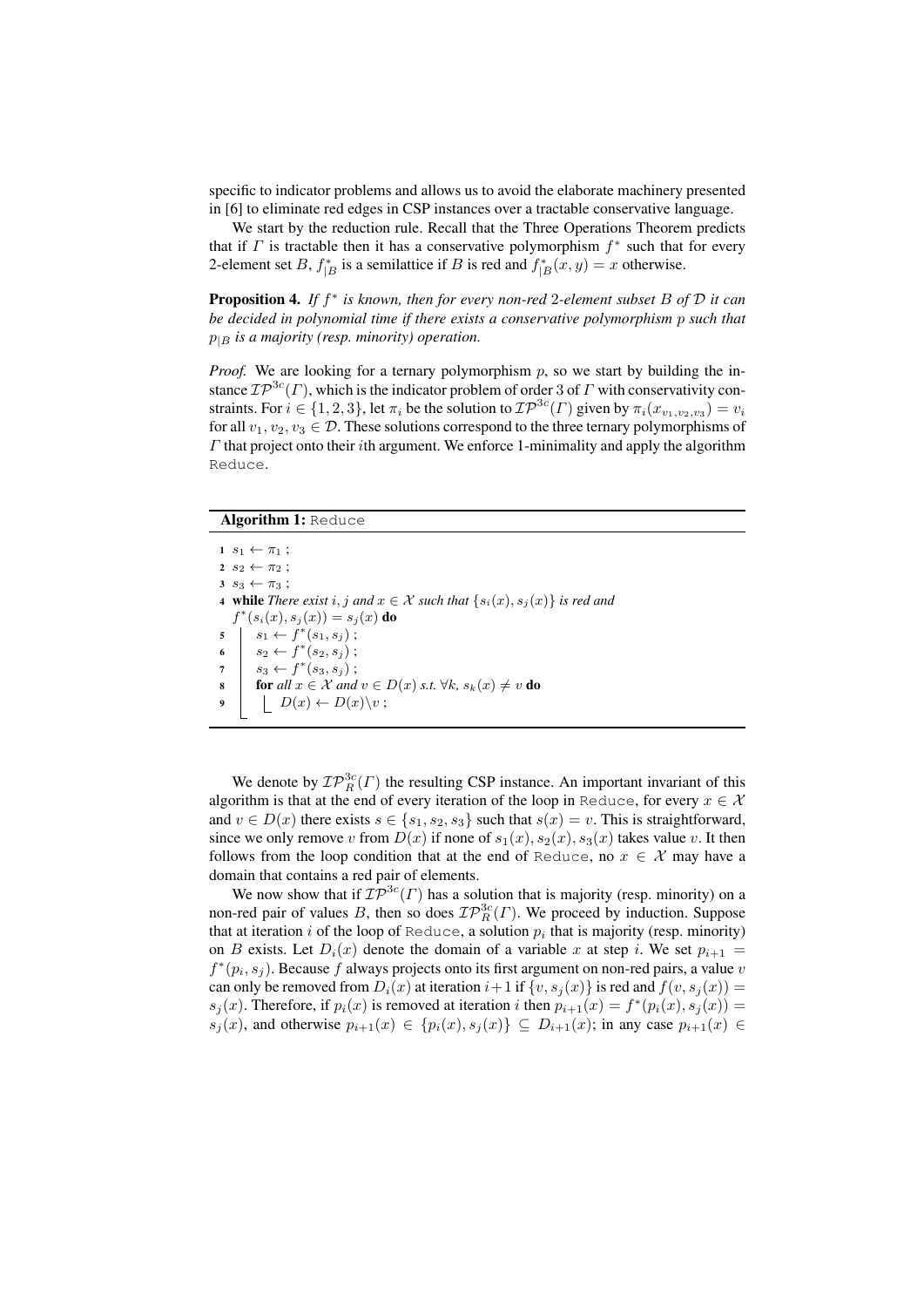$D_{i+1}(x)$ . Furthermore, since B is not red,  $p_{i+1}(x_{f(v_1,v_2,v_3)}) = p_i(x_{f(v_1,v_2,v_3)})$  for all  $\{v_1, v_2, v_3\} \subseteq B$  and we can conclude that  $p_{i+1}$  is still majority (resp. minority) on B.

Now, we enforce 1-minimality again. We can ensure that every solution is a majority (resp. minority) polymorphism when restricted to  $B$  by assigning the  $6$  variables concerned by the majority (resp. minority) identity. Since the remaining instance  $I$  is red-free in  $G_r$ , either c-CSP(Γ) is intractable or  $\mathcal{L}(I)$  admits a 3-edge polymorphism. We test for the existence of a 3-edge polymorphism using Theorem 3. If one exists we use the uniform algorithm given by Corollary 2 to decide if a solution exists and otherwise we can conclude that  $c\text{-CSP}(T)$  is intractable.

With this result in mind, the last challenge is to design a polynomial-time algorithm that finds a binary polymorphism  $f^*$  that is commutative on as many 2-element subsets as possible, and projects onto its first argument otherwise. We call such polymorphisms *maximally commutative*. This can be achieved using a variant of the algorithm presented in Section 3 and the following Lemma.

**Lemma 3.** Let  $\mathcal{P} = (\mathcal{X}, \mathcal{D}, \mathcal{C})$  denote an 1-minimal instance such that  $\forall x \in \mathcal{X}$ ,  $|D(x)| \leq 2$ . Suppose that we have a conservative binary polymorphism f of  $\mathcal{L}(\mathcal{P})$ and a partition  $(V_1, V_2)$  of the variables such that  $f(a, b) = f(b, a) = f(D(x))$  when*ever*  $x \in V_1$ , and f projects onto its first argument otherwise. Then, every variable  $x \in V_1$  can be assigned to  $f(D(x))$  without altering the satisfiability of P.

*Proof.* Let  $C = (S, R) \in \mathcal{C}$ . Let  $S_1 = S \cap V_1$ ,  $S_2 = S \cap V_2$  and  $\mathbf{t} \in R$ . We assume without loss of generality that no variable in  $S$  is ground (i.e. has a singleton domain). If  $x \in S$ , let  $\overline{\mathbf{t}[x]} = D(x)\backslash \mathbf{t}[x]$ . Because  $P$  is 1-minimal, for every  $x \in S_1$  there exists  $t_{\mathbf{x}} \in R$  such that  $t_{\mathbf{x}}[x] = \overline{t[x]}$ . Let  $x_1, \ldots, x_s$  denote an arbitrary ordering of  $S_1$ . Then, let  $\mathbf{t^{(0)}} = \mathbf{t}$  and for  $i \in \{1, \ldots, s\},\$ 

$$
\mathbf{t}^{(i)} = \mathbf{f}(\mathbf{t}^{(i-1)}, \mathbf{t}_{\mathbf{x}_i})
$$

It is immediate to see that if  $x \in S_2$ , then  $\mathbf{t}^{(\mathbf{s})}[x] = \mathbf{t}[x]$  since f will project onto its first argument at each interation. On the other hand, if  $x_k \in S_1$  and there exists j such that  $\mathbf{t}^{(\mathbf{j})}[x_k] = f(D(x_k))$  then  $\mathbf{t}^{(\mathbf{i})}[x_k] = f(D(x_k))$  for all  $i \geq j$ . This is guaranteed to happen for  $j \leq k$ , as either

- $-{\bf t}[x_k] = f(D(x_k))$ , in which case it is true for  $j = 0$ , or
- $-{\bf t}^{(k-1)}[x_k] = f(D(x_k))$ , in which case it is true for  $j = k 1$ , or
- ${\bf t^{(k-1)}}[x_k] = {\bf t}[x_k] \neq f(D(x_k))$ , in which case  ${\bf t^{(k)}}[x_k] = f({\bf t^{(k-1)}}[x_k],{\bf t_{x_k}}[x_k]) =$  $f(\mathbf{t}[x_k], \overline{\mathbf{t}[x_k]}) = f(D(x_k))$  and thus it is true for  $j = k$ .

It follows that  $\mathbf{t}^{(\mathbf{s})}$  is a tuple or R that coincides with t on  $S_2$ , and  $\mathbf{t}^{(\mathbf{s})}[x] = D(f(x))$ whenever  $x \in S_1$ . Therefore, assigning each  $x \in S_1$  to  $D(f(x))$  is always compatible with any assignment to  $S_2$ ; since this is true for each constraint, it is true for  $P$  as well.

We denote by  $\mathcal{IP}^{2c}(\Gamma)$  the CSP instance obtained from  $\mathcal{IP}^{2}(\Gamma)$  by adding the unary constraints enforcing conservativity. We can interpret  $\mathcal{IP}^{2c}(\Gamma)$  as the metaproblem associated with an unconstrained conservative binary operation symbol f and reuse the definitions and lemmas about closed sets of variables seen in the last section. In the hierarchy of closed sets given by Lemma 2 applied to  $\mathcal{IP}^{2c}(\Gamma), X_{i+1}$  contains the variables of  $X_i$  plus two variables  $x_{f(a,b)}, x_{f(b,a)}$  for some  $B_{i+1} = \{a,b\} \subseteq \mathcal{D}$ .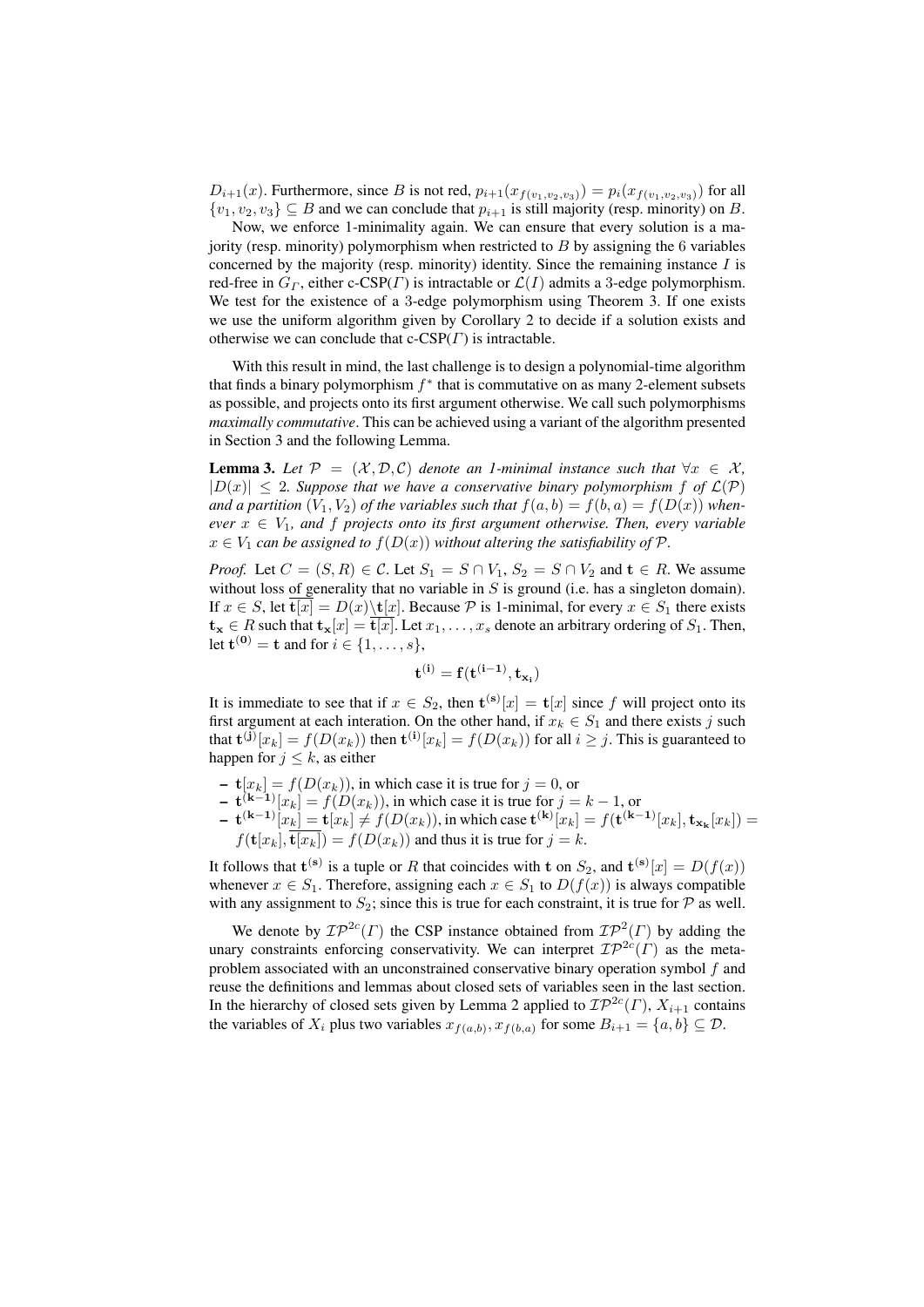**Proposition 5.** Suppose that we know a solution  $f_i$  to  $\mathcal{IP}^{2c}(\Gamma)|_{X_i}$  that is maximally *commutative if c-CSP(Γ) is tractable. A solution*  $f_{i+1}$  *to*  $\mathcal{IP}^{2c}(\Gamma)_{|X_{i+1}}$  *with the same properties can be found in polynomial time.*

*Proof.* The strategy is similar to the proof of Proposition 3. The two differences are that we do not have a semiuniform algorithm in general, which can be handled by Lemma 3, and the fact that we are not interested in *any* solution but in one that is maximally commutative.

Observe that if c-CSP( $\Gamma$ ) is tractable and  $\mathcal{IP}^{2c}(\Gamma)|X_{i+1}$  is 1-minimal, then its language is conservatively tractable as well and the order-2 conservative indicator problem of  $\mathcal{L}(\mathcal{IP}^{2c}(\varGamma)_{|X_{i+1}})$  is  $\mathcal{IP}^{2c}(\varGamma)_{|X_{i+1}}$  itself plus unconstrained variables (because  $X_{i+1}$  is closed). Therefore, by the Three Operations Theorem, a maximally commutative solution to  $\mathcal{IP}^{2c}(\Gamma)|_{X_{i+1}}$  is commutative on some  $\{u, v\}$  if and only if there is a solution to  $\mathcal{IP}^{2c}(\Gamma)|_{X_{i+1}}$  that is also commutative on  $\{u, v\}$ . It follows from this same argument applied to  $X_i$  instead of  $X_{i+1}$  that if  $f_i$  is *not* commutative on some  $(u, v) \in \mathcal{D}^2$  then either c-CSP(*Γ*) is NP-complete or *Γ* has a ternary conservative polymorphism  $p_{u,v}$  that is either a majority or a minority operation on  $\{u,v\}$ .

Let  $X_{i+1} = X_i \cup \{x_{f(a,b)}, x_{f(b,a)}\}.$  We have only three assignments to examine for  $(x_{f(a,b)}, x_{f(b,a)})$ :  $(a, a)$ ,  $(b, b)$  and  $(a, b)$ . The fourth assignment  $(b, a)$  is the projection onto the second argument, which does not need to be tried since we are only interested in the maximally commutative solutions to  $\mathcal{IP}^{2c}(\Gamma)_{|X_{i+1}}$ . For each of these assignments, we build the CSP instances  $\mathcal{P}^1, \mathcal{P}^2, \mathcal{P}^3$  by adding the constraints corresponding to the possible assignments to  $(x_{f(a,b)}, x_{f(b,a)})$  to  $\mathcal{IP}^{2c}(\Gamma)$  and enforcing 1-minimality.

For every  $j \in \{1, 2, 3\}$  and every pair  $\{u, v\}$  of elements in the domain of  $\mathcal{P}_1^j$  $\int_{|X_{i+1}|}^{j}$  we create an instance  $\mathcal{P}_{uv}^j$  by adding the constraint  $x_{f(u,v)} = x_{f(v,u)}$  to  $\mathcal{P}^j$  and enforcing 1-minimality. Since the variables in  $X_{i+1}\backslash X_i$  are ground in  $\mathcal{P}_{uv}^j$ ,  $X_i$  is closed and  $X_i$ contains all singleton variables, we have  $X_{i+1} \triangleleft X_i$  in  $\mathcal{P}_{uv}^j$ . By Proposition 2,  $f_i$  is a polymorphism of  $\mathcal{L}(\mathcal{P}_{uv|X_{i+1}}^j)$ . Now, if a variable x in  $\mathcal{P}_{uv|X_{i+1}}^j$  has domain size 2 and  $f_i$  is commutative on  $D(x)$ , by Lemma 3 we can assign x to  $f_i(D(x))$  without losing the satisfiability of the instance. Once this is done, we can enforce 1-minimality again; the polymorphisms  $p_{u',v'}$  guarantee that if c-CSP( $\Gamma$ ) is tractable, the remaining instance has a conservative generalized majority-minority polymorphism and hence a conservative 3-edge polymorphism. Using Corollary 2, we can decide if the language of  $\mathcal{P}_{uv|X_{i+1}}^j$  has a conservative 3-edge polymorphism. If it does not then c-CSP( $\Gamma$ ) is NP-complete, and otherwise we can decide if a solution exists in polynomial time.

At this point, for every pair  $(u, v)$  of elements in the domain of some variable in  $\mathcal{IP}^{2c}(\Gamma)|_{X_{i+1}}$  we know if a solution to  $\mathcal{IP}^{2c}(\Gamma)|_{X_{i+1}}$  that is commutative on  $(u, v)$ exists, except if  $(u, v) = (a, b)$ . This problem can be fixed by checking if any of  $\mathcal{P}_{|X_{i+1}}^k$ or  $\mathcal{P}^n_{|X_{i+1}}$  has a solution, where  $\mathcal{P}^k$  and  $\mathcal{P}^n$  are the subproblems corresponding to the assignments  $(x_{f(a,b)}, x_{f(b,a)}) \leftarrow (a, a)$  and  $(x_{f(a,b)}, x_{f(b,a)}) \leftarrow (b, b)$ .

We then add the equality constraint  $x_{f(u,v)} = x_{f(v,u)}$  to  $\mathcal{IP}^{2c}(\Gamma)|_{X_{i+1}}$  for *every* pair  $(u, v)$  (including  $(a, b)$  if applicable) such that a solution to  $\mathcal{IP}^{2c}(\Gamma)|_{X_{i+1}}$  that is commutative on  $(u, v)$  exists. On all other pairs, we know that  $f_{i+1}$  must project on the first argument, so we can ground the corresponding variables. If  $c\text{-CSP}(\Gamma)$  is tractable, then this new CSP instance  $P$  has a solution and it must be maximally commutative.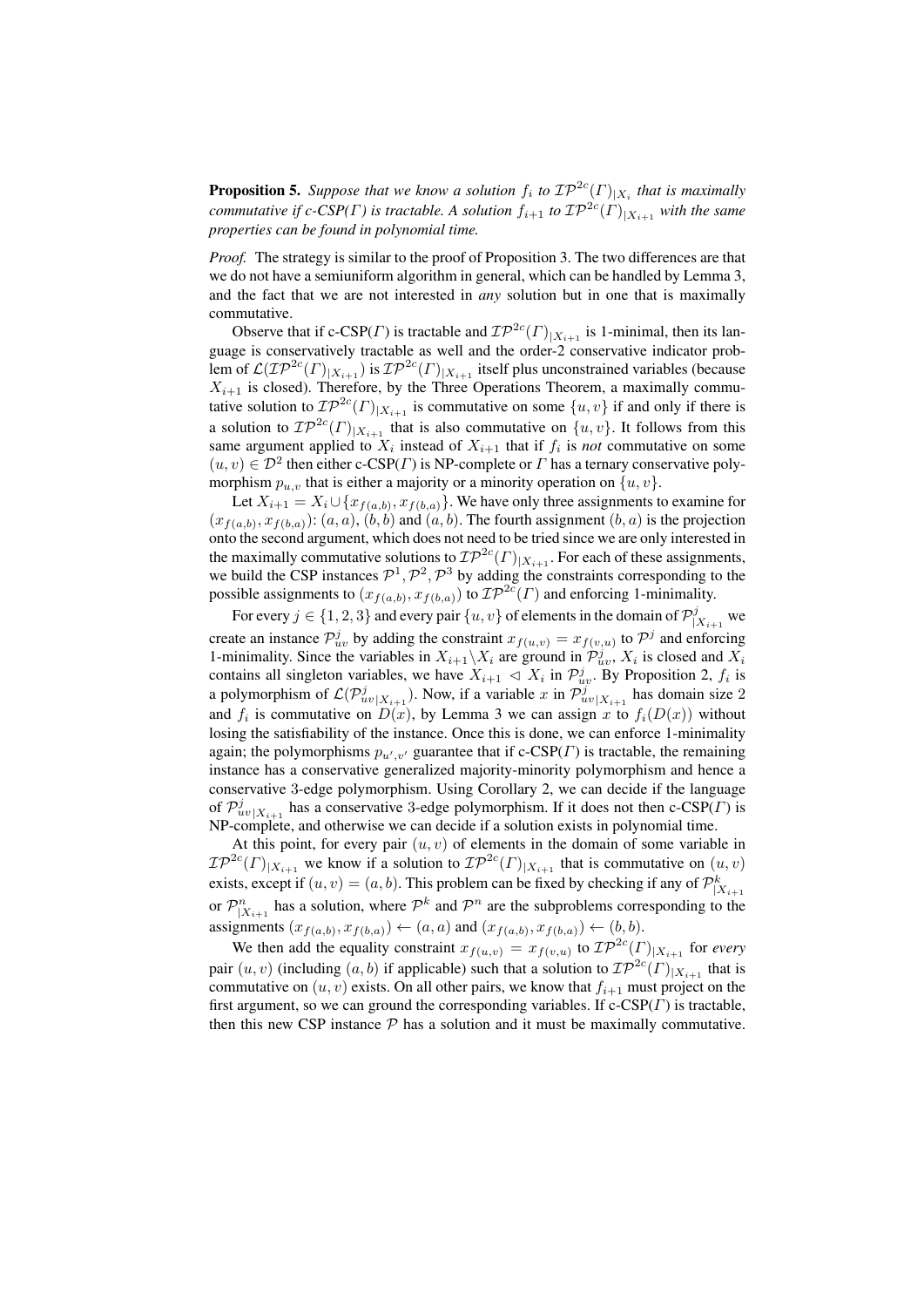We can solve P by branching on the possible assignments to  $(x_{f(a,b)}, x_{f(b,a)})$  and the usual arguments using  $f_i$ , Proposition 2 and Lemma 3.

Theorem 4. *There exists a polynomial-time algorithm* A *that, given in input a constraint language* Γ*, decides if c-CSP(*Γ*) is in P or NP-complete. If c-CSP(*Γ*) is in P, then* A *also returns the coloured graph of* Γ*.*

*Proof.* We use Proposition 5 to find in polynomial time a conservative polymorphism  $f^*$  of  $\Gamma$  that is maximally commutative if c-CSP( $\Gamma$ ) is tractable. If the algorithm fails, then we know that  $c\text{-CSP}(F)$  is not tractable and the algorithm stops. Otherwise, we label every pair  $\{a, b\}$  of domain elements with the colour red if  $f^*$  is commutative on  ${a, b}$ , and otherwise we use Proposition 4 to check if there is a conservative ternary polymorphism that is either majority or minority on  $\{a, b\}$ . If a majority polymorphism is found then we label  $\{a, b\}$  with yellow, else if a minority polymorphism is found then  ${a, b}$  is blue, and otherwise we know that c-CSP( $\Gamma$ ) is NP-complete. The orientation of the red edges can be easily computed from  $\mathcal{IP}^{2c}(\Gamma)$  using Lemma 3 and  $f^*$ .

### 5 Conclusion

We have shown that the dichotomy criterion for conservative CSP can be decided in true polynomial time, without any assumption on the arity or the domain size of the input constraint language. This solves an important question on the complexity of c-CSP among the few that remain. On the way, we have also proved that classes of conservative constraint languages defined by linear strong Mal'tsev conditions admitting a semiuniform algorithm always have a tractable meta-problem. This result is a major step towards a complete classification of meta-problems in conservative languages and complements nicely the results of [8].

It is known that Proposition 1 does not hold in general if the linearity requirement on the Mal'tsev condition is dropped, as semilattices are NP-hard to detect even in conservative constraint languages despite having a uniform algorithm [11]. The same happens if the idempotency of the Mal'tsev condition is dropped instead [8]. However, the mystery remains if the requirement for a uniform algorithm is loosened since no tractable idempotent strong linear Mal'tsev condition is known to have a hard metaproblem. This prompts us to ask if our result on conservative constraint languages can extend to the general case.

*Question 1.* Does there exist an idempotent strong linear Mal'tsev condition  $M$  that has a semiuniform polynomial-time algorithm but whose meta-problem is not in P, assuming some likely complexity theoretic conjecture?

A negative answer would imply a uniform algorithm for constraint languages with a Mal'tsev polymorphism, whose potential existence was discussed in [7].

Finally we believe that our algorithm, by producing the coloured graph in polynomial time, would be very helpful in the design of a uniform algorithm that solves every tractable conservative constraint language (should one exist).

*Question 2.* Does there exist a uniform polynomial-time algorithm for the class of all tractable conservative constraint languages?